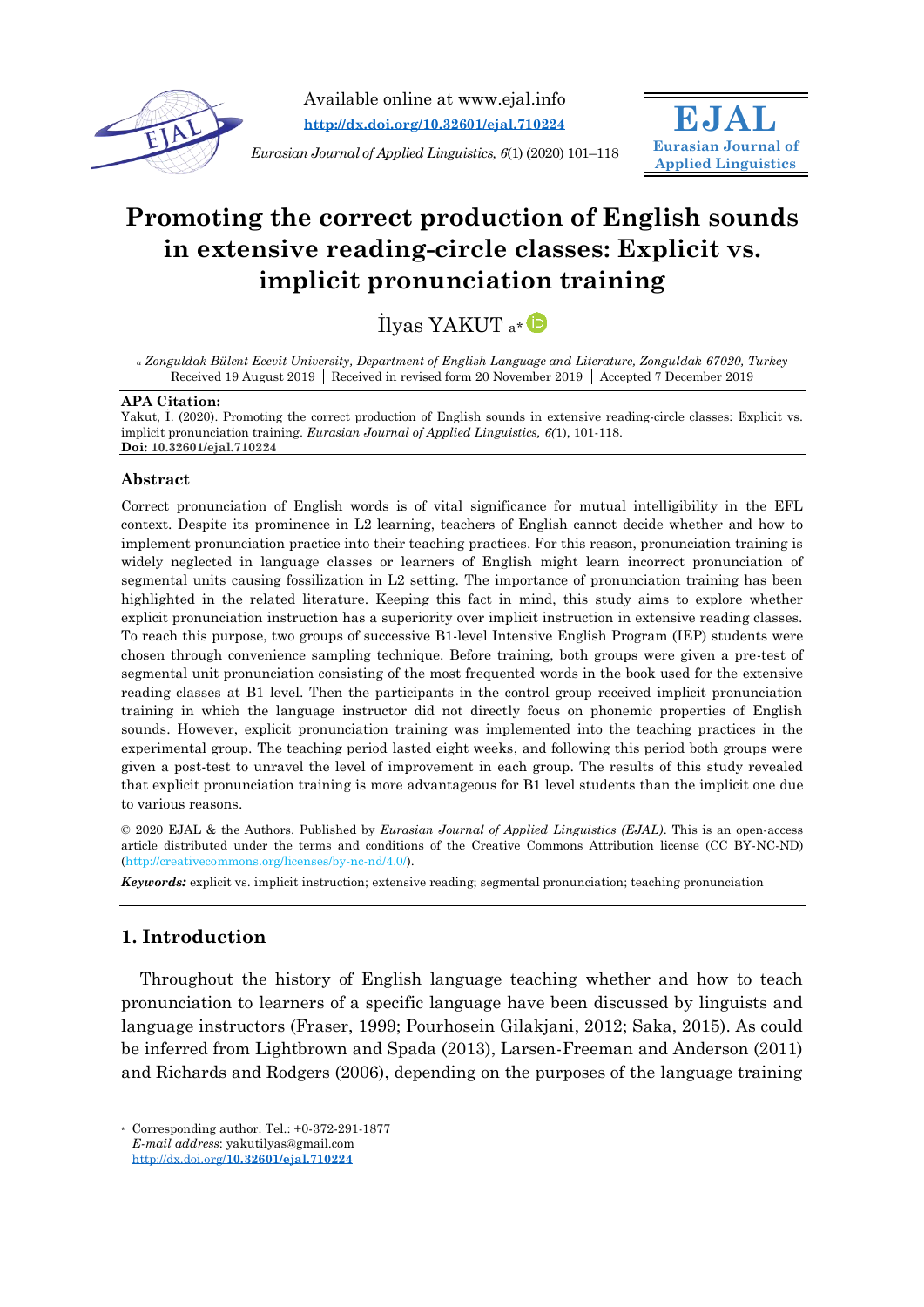and the method adopted, the significance of pronunciation training and the way the teacher approaches teaching pronunciation change. When the Grammar Translation Method was popular, pronunciation training was not given importance since the aim was to improve the ability of reading, writing and translation. However, pronunciation training gained importance with the emergence of the Direct Method and the Audiolingual Method, and it was taught through imitation, corrective feedback and reinforcement (Demirezen, 2010). Especially in the Audiolingual Method, the aim was to reach perfect pronunciation through activities based on listening and repetition. For this reason, an intuitive-imitative approach (Celce-Murcia, Brinton & Goodwin, 1996) based on activities aiming to foster rote learning through listening and repeating specific texts was adopted (Richards & Rodgers, 2006). Even though pronunciation teaching lost its prominence during the 1960s (Preston, 1981), the emergence of the Silent Way (Gattegno, 1963) sparkled the pronunciation training in the classroom again by using the Fidel chart (sound-color chart).

Despite the previous methods, pronunciation training has become an integrated part of language teaching with the introduction of the communicative competence by Hymes (1972). The communicative competence and communicative language teaching give importance to intelligibility and meaningful interaction. Thus, appropriate pronunciation in the target language is promoted by the language teachers who adopt communicative approaches in their classes since mutual intelligibility in the spoken discourse is directly affected by the level of in/correct pronunciation of the words. In addition to segmental elements of pronunciation, the supra-segmental elements such as rhythm and stress are taught in language classes where communicative language teaching is adopted.

However, as pronunciation training is integrated into the whole language teaching process, it has been observed that pronunciation sections of the curricula have been neglected by language teachers (Underhill, 2005; Hişmanoğlu, 2006). In addition, due to the idea of English as a Lingua Franca (Seidlhofer, 2005; Jenkins, 2007), it has been highlighted by many scholars (Jenkins, 2000; Derwing & Munro, 2008; Walker, 2010; Brinton, 2017) that the way a word is pronounced does not play a crucial role as long as interlocutors could mutually comprehend the meaning that they try to convey, and this could be provided through negotiation for meaning.

Even though teaching pronunciation might be neglected by some language instructors, Fraser (1999) states that we need not to discuss whether pronunciation training should be integrated into the language teaching process, but how to teach pronunciation should be the central focus. The relationship between teaching techniques of pronunciation and mastering appropriate pronunciation of English words in EFL/ESL contexts has been a debate among the researchers as some studies reveal the superiority of explicit pronunciation training over the implicit one (Derwing & Munro, 2005; Venkatagiri & Levis, 2007; Couper, 2011; Saito, 2011; Sturm, 2013) while some others (Morley, 1991; Flege, Yeni-Komshiam, & Liu, 1999; Papachristou,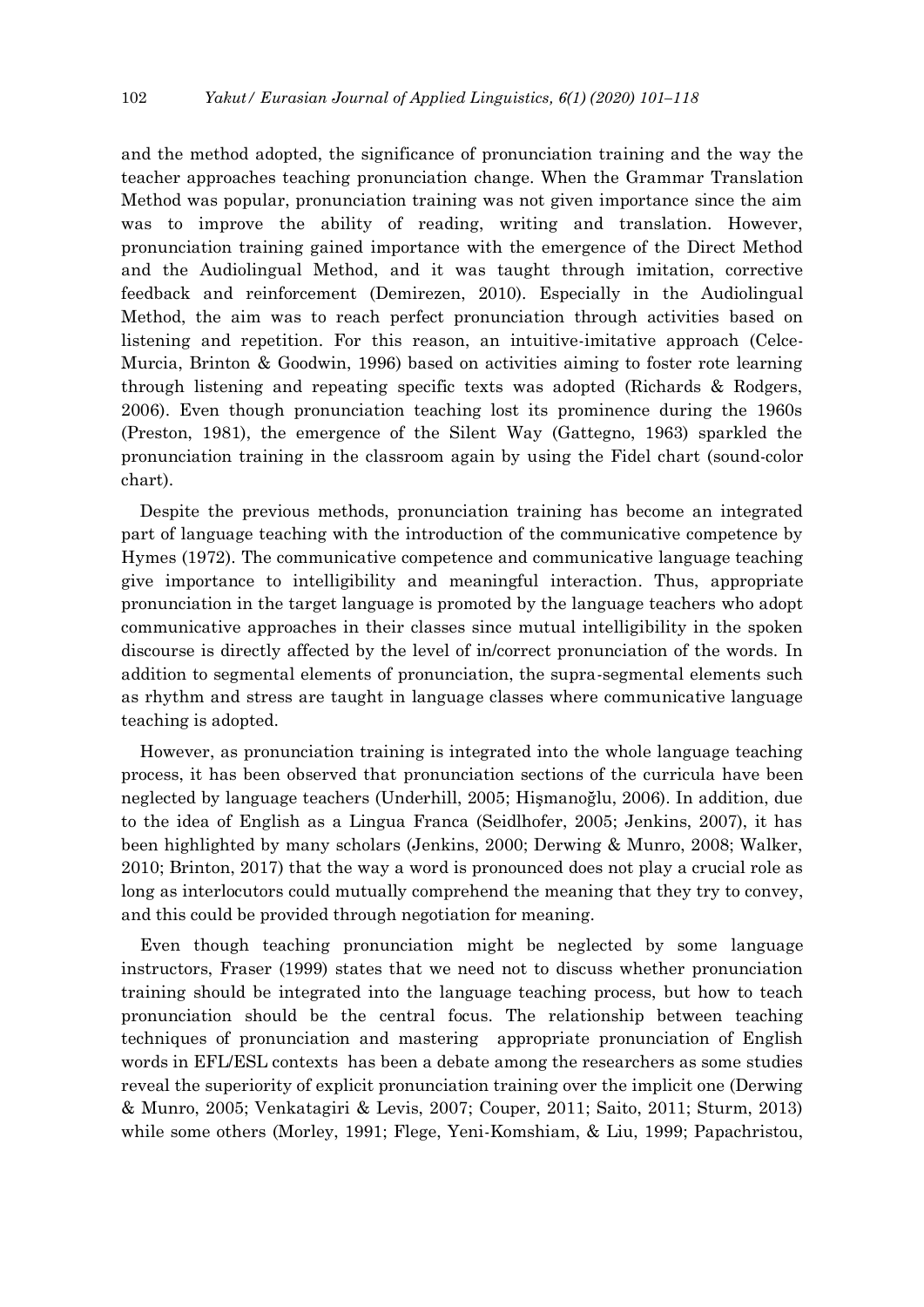2011; Kissling, 2013; Chan & Leung, 2014) indicate that explicit instruction does not positively affect the performance of learners' pronunciation.

## **2. Review of Literature**

#### *2.1. Implicit and explicit pronunciation training*

Spoken language consists of verbal and non-verbal components of the linguistic features. The production of appropriate sounds is noteworthy since it might affect the smoothness of the spoken interaction. According to Darcy (2018), along with lexis and structure, phonetics and phonology of a language are at the heart of the linguistic components of that language. The sound system of a language and the other elements (e.g. lexis, structure, pragmatics etc.) are interwoven. For this reason, pronunciation training should be included in the language teaching curriculum to be able to upskill learners in the target language (TL). Contrary to this fact, Derwing and Rossiter (2002) highlight that

Although researchers and teacher educators have called for more attention to the incorporation of pronunciation instruction in language classes, with an emphasis on prosodic elements, the L2 learners' responses suggest that they are either not getting instruction or, if they are, they are not benefiting from it (p. 161).

The statement of the abovementioned researchers indicates that there is a mismatch between the requirements of effective language teaching and the implementation of pronunciation training strategies in the classroom settings. In the same line, Fraser (2006) points out that teachers of English might neglect pronunciation due to not having the necessary training or not having confidence to teach sounds and sound patterns of the TL. Despite this reality, Fraser (2000) puts forward the claim that language instructors should not ignore phonetical and phonological properties of language. Yet, they need to discuss how to teach accurate pronunciation of sounds in a specific language to provide mutual intelligibility in spoken discourse. As pronunciation training is a must in language classes, there is a growing body of literature in the field aiming to explore whether explicit or implicit teaching of pronunciation is more beneficial for language learners.

Saito (2011) investigated the effects of explicit phonetic instruction on Japanese learners of English. To investigate the relationship between formal pronunciation training and appropriate pronunciation, the participants in the experimental group received explicit instruction while those who were assigned to the control group did not receive direct pronunciation training. Using pre-test and post-test, he found that those who received explicit instruction were more successful in communicative tasks. Similarly, Couper (2011) presented an investigation of the superiority of explicit instruction in the pronunciation of syllable codas.

In addition, Silveria (2011) focused on the role of explicit pronunciation instruction in the discrimination of English syllabic patterns. The results of the quasiexperimental study exhibited that participants in the experimental group came along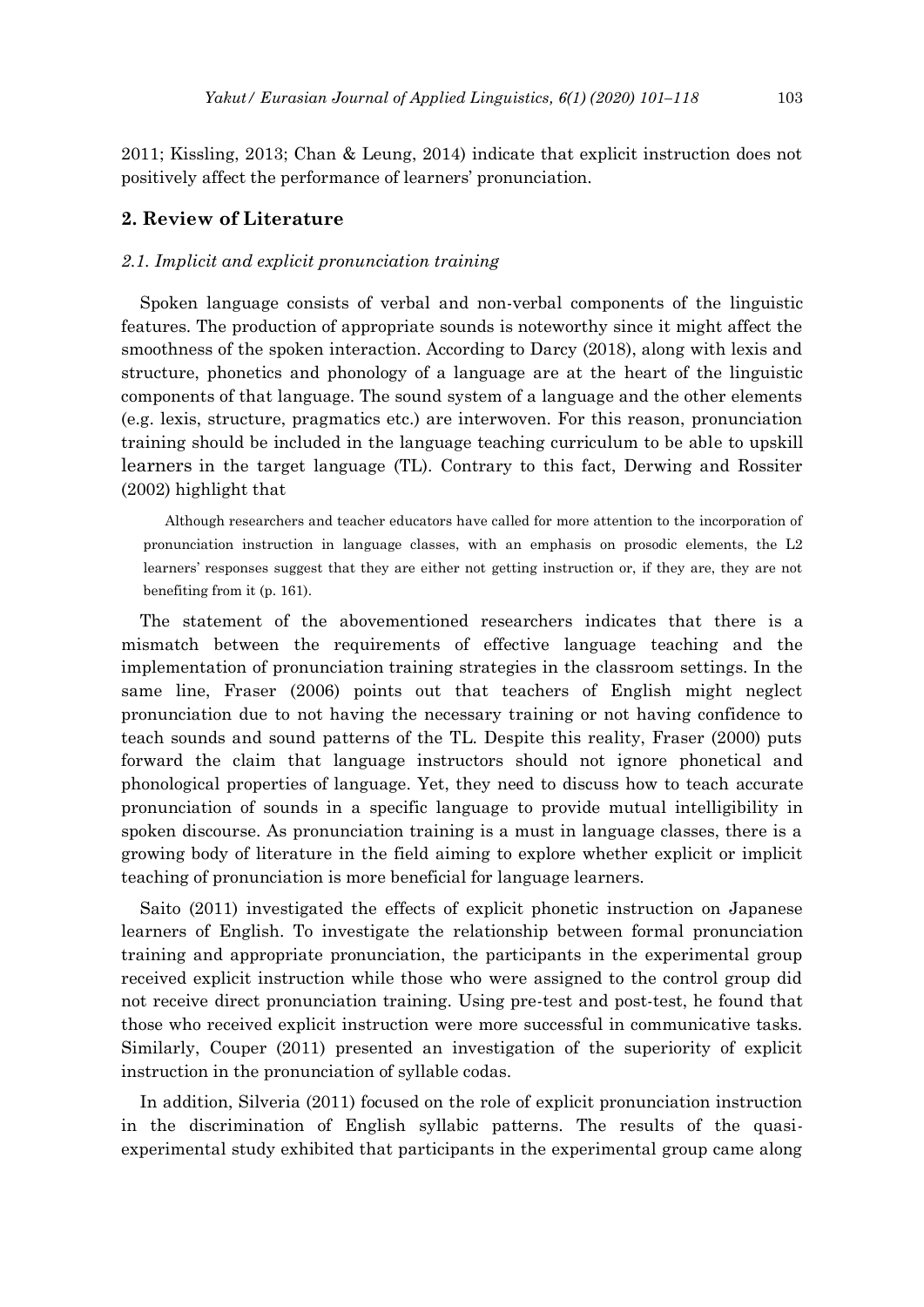better in the post-test after receiving explicit instruction. Furthermore, Khanbeiki and Abdolmanafi-Rokni (2015) revealed the advantage of explicit pronunciation training in the correct pronunciation of English consonant clusters among Iranian learners of English. Contrarily, Papachristou (2011) investigated the relationship between explicit versus implicit pronunciation training and the production of English vowels. Conducting the research with young adult Greek learners of English, the participants were divided into two groups. In the first group, students received explicit instruction through a variety of pronunciation activities. On the other hand, students in the second group received implicit instruction and only recast was used and the overall findings revealed that students who received implicit instruction produced more native-like vowel sounds.

Derwing and Munro (2005) focused on the effectiveness of explicit instruction on mutual intelligibility and comprehensibility. Designing their study as a quasiexperimental one, they found that explicit teaching of pronunciation improved mutual intelligibility and comprehensibility of the learners. They concluded that when appropriate instruction is not given, foreign language accent might reduce intelligibility in both native-nonnative and nonnative-nonnative interactions.

Zhang and Yin (2009) focused on the most frequented pronunciation errors of learners of English. The data were collected through read-aloud sessions in academic reading classes and the results showed that the most frequent errors were related to misperceived sounds, misperception of morphological changes, adding and missing sounds, misperception of unstressed elements, paraphrase and assimilation errors.

#### *2.2. Pronunciation in Turkish EFL Setting*

Similar to other EFL learners, correct pronunciation of some English words is problematic for Turkish learners of English. Thus, scholars have focused on different aspects of pronunciation issues among Turkish EFL learners.

Demirezen (2005) investigated the problematic sounds /o/, /ow/ and /ou/ produced by Turkish teacher trainees of English and suggested that these problematic sounds might be correctly pronounced through audio-articulation method which prioritizes to curing fossilized pronunciation mistakes through raising awareness by focused listening activities and speaking exercises. In two different studies, Demirezen (2003, 2010) highlights that the method works best when listening texts are created via corpus, minimal pairs, minimal sentences and sensational clues. Since the purpose of this method is to cure fossilized mistakes, he suggests that the problematic sounds for Turkish EFL learners need to be specified and then a corpus for the listening texts should be designed. According to him, the most problematic sounds for Turkish EFL learners are /θ/, /ð/, /ŋ/, /w/, /ɾ/, /ɽ/, /ʎ/, /ɬ/, /æ/, /ɛ/, /ʌ/, /ɔ/, /ə/, /a/, /uw/, /ow/. To overcome problematic sounds, he suggests that the appropriate articulation of these core sounds needs to be taught through corpus based audio-articulation method in EFL setting.

Similarly, Hişmanoğlu (2007) conducted research to explore the incorrect pronunciation of /oʊ/ and /ɔ:/ by Turkish EFL learners and suggests a possible solution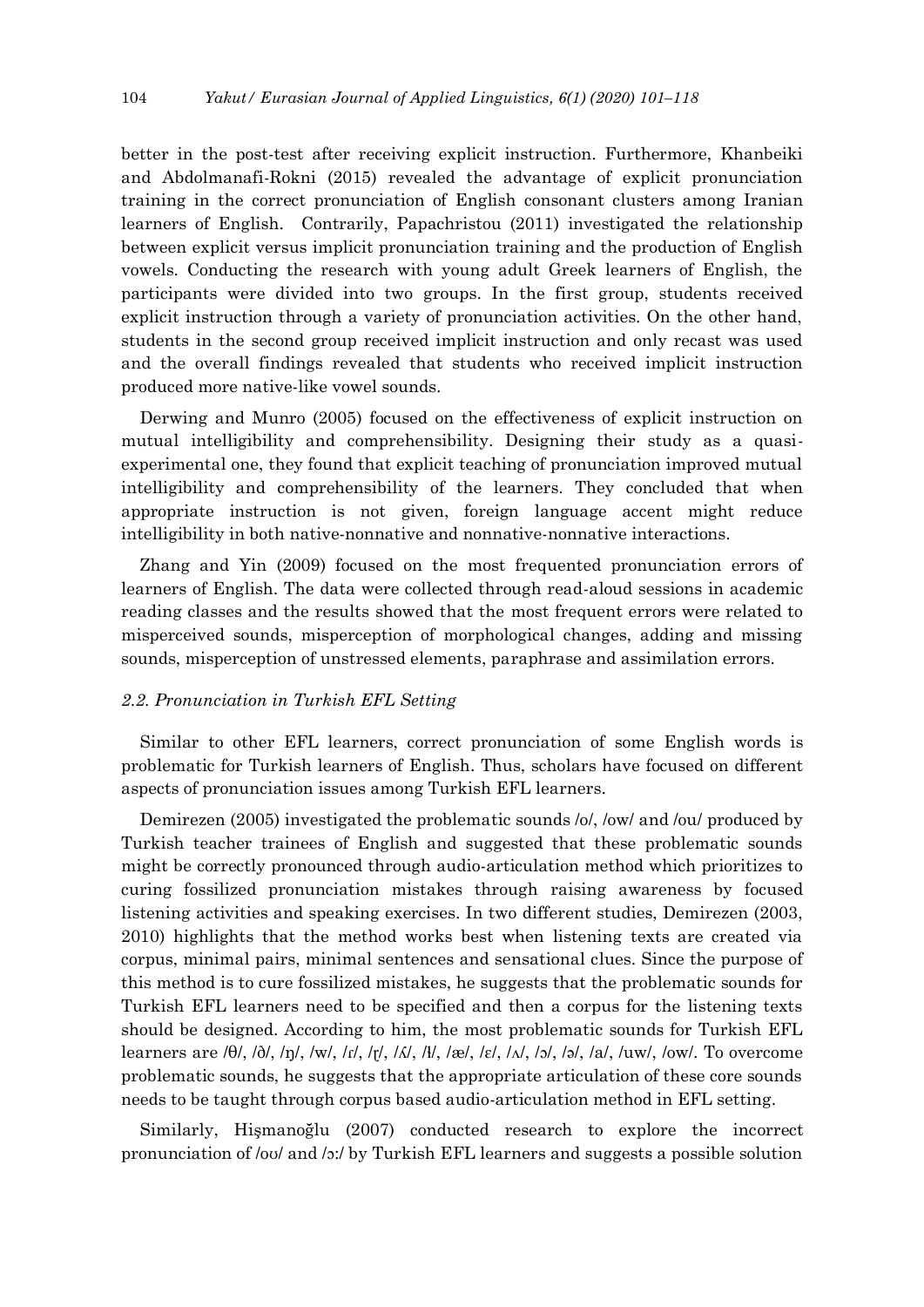to remedy this fossilization. According to his method, a corpus including the problematic sounds should be created. He also supports the idea of modeling the correct pronunciation though explicit introduction of rules, listen-repeat activities and minimal pairs. Such an explicit way of pronunciation training might help learners correct their fossilized pronunciation errors. Even though Hişmanoğlu explored the pronunciation of /oʊ/ and /ɔ:/ in that study, he states that in addition to these sounds, /θ/, /ð/, /ŋ/, /w/, /ʍ/, /l/, /r/ and vowel phonemes including /ɛ/, /æ/, /ə/, /u/, /oʊ/, /ɔ:/ are problematic for Turkish EFL learners.

In another study, Türker (2010) explored the pronunciation mistakes of Turkish secondary school students. To collect data, he worked with 733 high school students and the participants were asked to read two sentences. The voices were recorded and transcribed by the researcher. According to the results, the most problematic sounds for Turkish EFL learners are  $\theta$ ,  $\frac{d}{d}$ ,  $\frac{d}{d}$ ,  $\frac{d}{d}$  consonants /ɜ:/, /ə/, /ɔ:/, /ɒ/, /ʌ/, /a/ vowels and /əʊ/, /ʊə/, /ɪə/, /eə/, /aʊ/. Additionally, the author indicated that most of the pronunciation errors occur due to following the example of the teachers. Thus, it is highlighted by him that modeling is an essential factor in pronunciation training.

Similar to the studies mentioned above, Bardakçı (2015) investigated the pronunciation problems of the pre-service English language teachers. The participants were introduced to the International Phonetics Alphabet, and they received transcription reading education. Then, the participants were asked to prepare oral presentations about the topics they were interested in. Their presentations were video-recorded. After that both the researcher and the presenters checked the video recordings to find the mispronounced words. They did not focus on supra-segmentals as the purpose was to check segmental elements. According to the results, it was indicated that the most problematic sounds for Turkish EFL preservice teachers were listed as /ə/, diphthongs, /æ/, /w/, /r/, /ŋ/, /θ/.

The abovementioned studies indicate that the issues of sounds and sound patterns of English among language learners have long been a question in EFL settings. A considerable amount of literature focuses on the problematic sounds of English among learners of English and the advantages and disadvantages of approaches to pronunciation training. However, the review of the literature reveals that there seems to be a gap regarding the teaching of pronunciation in extensive reading classes (labeled as reading circle classes in this study). Thus, focusing particularly on segmental level pronunciation problems of non-native speakers of English, this study aims to explore whether explicit instruction of pronunciation in L2 setting has an advantage over implicit pronunciation training in extensive reading circle classes.

- 1. Does the type of instruction in extensive reading classes influence the accurate pronunciation rate of English words at segmental level among Turkish EFL learners?
- 2. If the type of instruction has an effect on the accurate pronunciation rate of English words among Turkish EFL learners, is there a significant difference between the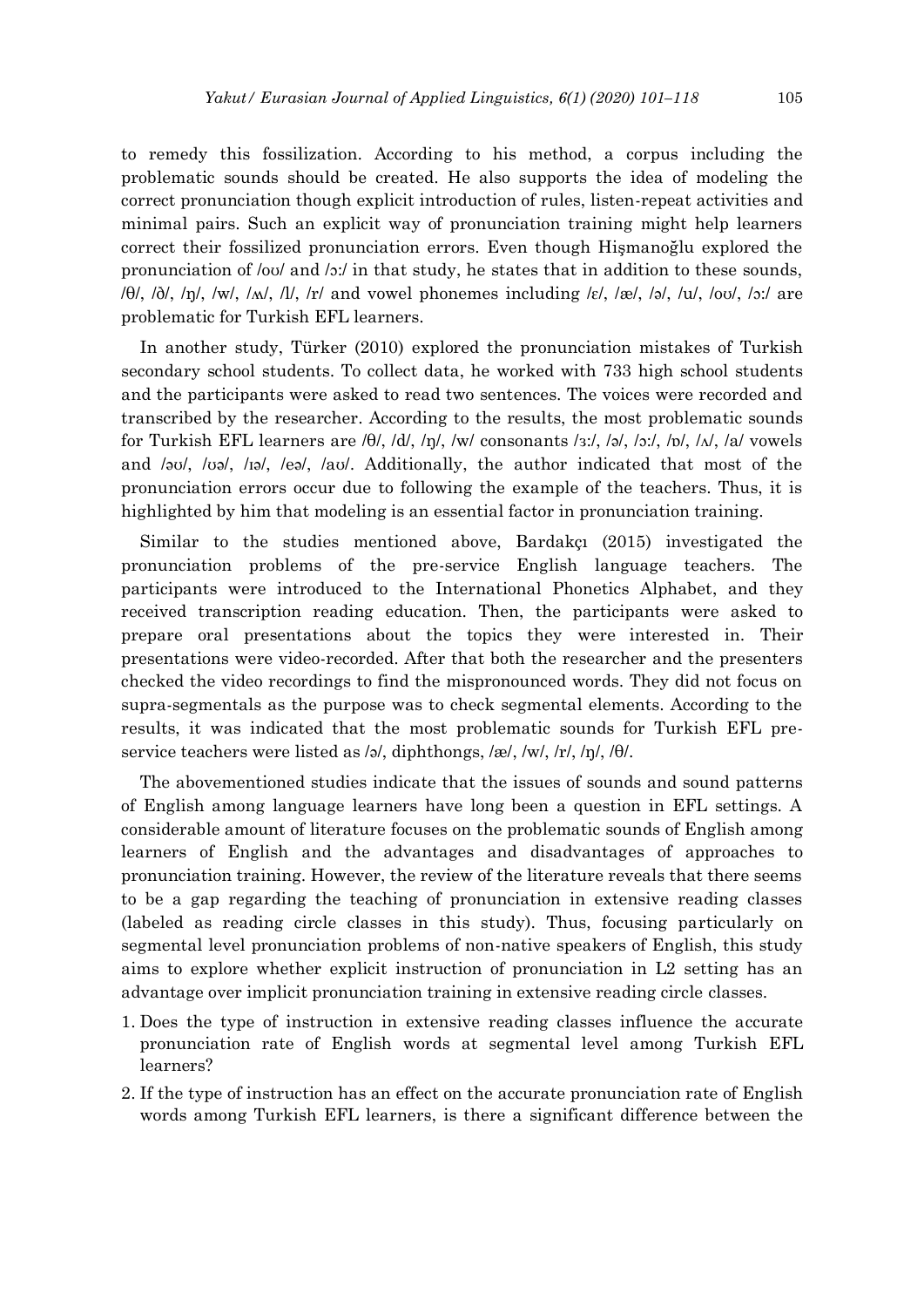experimental group who received explicit instruction and the control group who received implicit instruction?

## **3. Methods**

#### *3.1. Participants*

The participants of the study were two groups of B1-level Intensive English Program (IEP) students of a university in Turkey. In this program, the students are placed according to the results of a placement test given at the beginning of the academic year and are expected to finish the program at B2 level before they can start their education in their pre-assigned departments. During their education, their progress is checked through both continuous assessment including weekly quizzes, presentations and portfolio, and an exit test given at the end of eight-week periods. Depending on their performance, they may pass to the next level or repeat the level they have studied. Within the levels, the students are again placed according to their score rankings from the highest to the lowest and grouped accordingly. In order to make sure that the groups were comparable in this study, two successive classes (B1- C1 and B1-C2) were selected. Selection of the groups was based on convenience sampling as the researcher was assigned to do reading circles with both groups.

This research was designed as quasi-experimental, and one class was assigned to be the control group while the other class was assigned to be the experimental group. There were 22 students in the experimental group and 17 students in the control group. Even though their placement test and level test scores showed that the groups did not differ significantly, the homogeneity of the experiment group  $(N=22, M=65.99)$ and the control group  $(N=17 \text{ M}=67.95)$  was also proved through Levene's test of homogeneity run for the pronunciation pre-test scores of the students  $(F=0.02;$ p=0,88).

#### *3.2. Data collection instrument and procedures*

At B1 level, the students were expected to read two simplified readers for extensive reading purposes. While the first book chosen was a between-levels  $(A2+)$  book, the second book was a B1 level book. The first book was short, and the students were expected to finish it during the first two weeks while the remaining six weeks were spent on the second book. For the purposes of this study, the second book was converted into a text file, and the word list and their frequency counts were identified using AntConc version 3.5.8 (Anthony, 2019). There were 1195 types and 13149 tokens in total. Taking Nation and Meara's (2010) suggestion for the amount of exposure to vocabulary items for incidental learning to take place – even though only pronunciation is targeted in this study, 29 words which fell between the frequency range of 6 and 15 tokens were selected as the focus word list for this study.

At the beginning of the eight-week period, a meeting was organized with the students to get their consent to record their voice and use them for research purposes.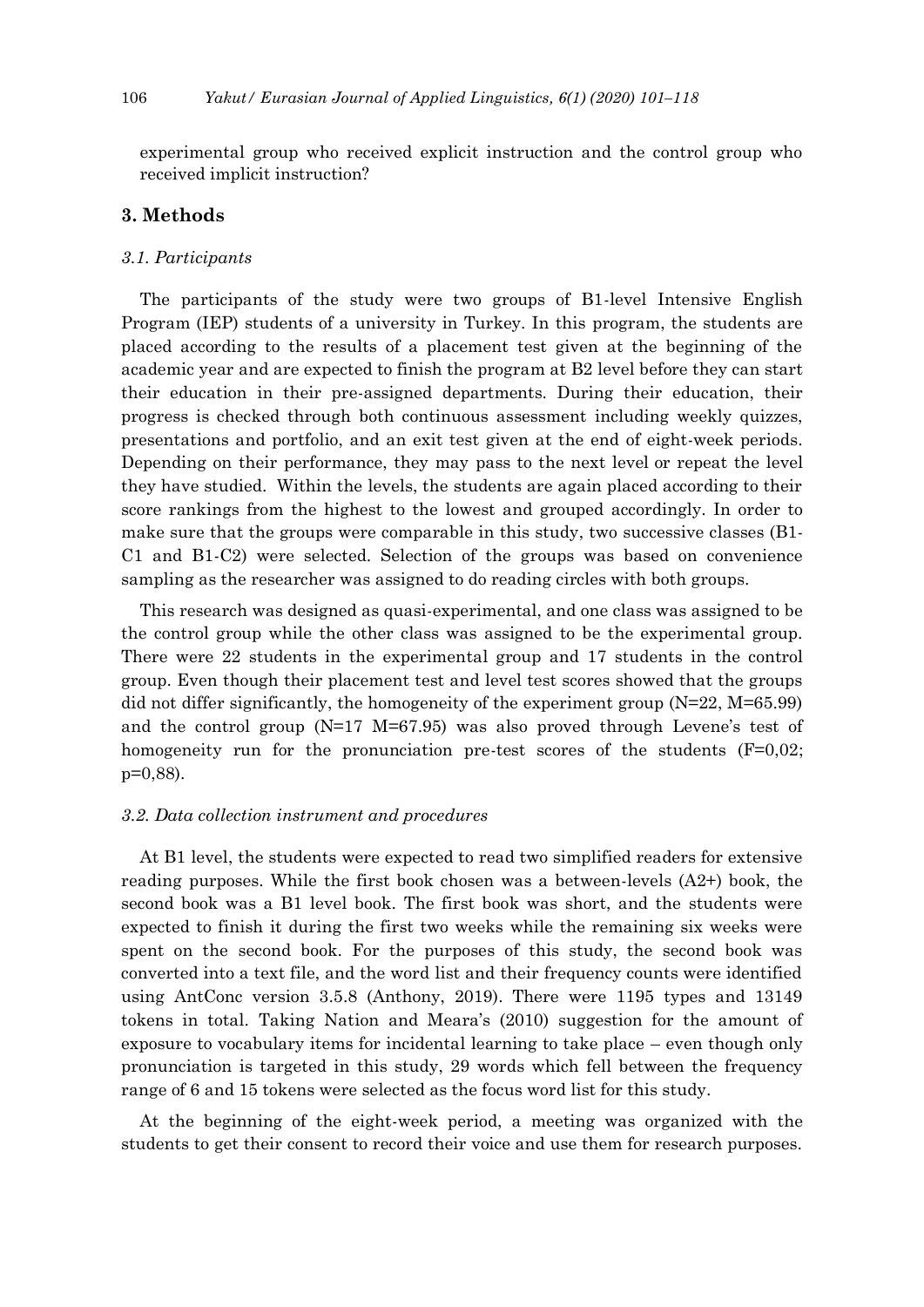This was followed by asking the students in both groups to pronounce the 29 words on the list individually. As the focus of the study was more on the segmental level, the words were not contextualized. While the students were pronouncing the words one by one, their voices were recorded through a microphone attached to a computer. After finishing the eight-week period in which both groups studied the abovementioned two books, we waited for two extra weeks to repeat the same procedure for post-test purposes to observe whether the learners could retain what they had learned during the 8-week period.

#### *3.3. In-class activities*

As part of the IEP, two hours a week were allocated to extensive reading-related activities. These included reading circle activities based on weekly reading assignments from the designated graded readers. In these activities students were expected to share their reading circle role products with their group members. In addition, the learners were expected to use audio book which was available on the book CD. Hence, they were advised to follow the book through dramatized audio recordings featuring American native-speaker actors since it was believed that exposure would help learners improve their pronunciation. Thus, an implicit approach to pronunciation was preferred. In order to make sure that all students listened to the audio recordings, the teacher played the audio recording in the classroom, and the students followed the story from their books. Then the teacher chose students randomly to read aloud a specific part of the chapter. As long as they did not make fundamental pronunciation mistakes, they were not interrupted by the teacher. To make sure that everyone understood what was being read, the teacher made explanations or asked questions to spark a discussion related to the reading. When a book was finished, the students were encouraged to do the reading and vocabulary activities on the Multi-Rom pack containing interactive activities designed to reinforce key language skills at B1 level.

In this study, the procedure explained above was followed with the control group students. The same procedure was followed with the experimental group, and the only difference was the way the pronunciation was handled with the experimental group. When the students in the experimental group made a mistake while reading aloud, their pronunciation was corrected through modeling and repetition. In addition, teaching broad transcriptions of the words that the learners had problems with was an important part of the lesson. Furthermore, pronunciation games and competitions such as 'repeat until you find the correct pronunciation' or 'find your rival's pronunciation mistakes' were designed and played to increase the students' awareness regarding the correct pronunciation of the words in their readings.

Even though the words for the pre and post-tests were chosen from the second book, the in-class activities mentioned above were done also with the first book. In order to avoid focusing only on the pronunciation of the words that the students encountered in the pre and post-tests, and to observe whether explicit teaching of pronunciation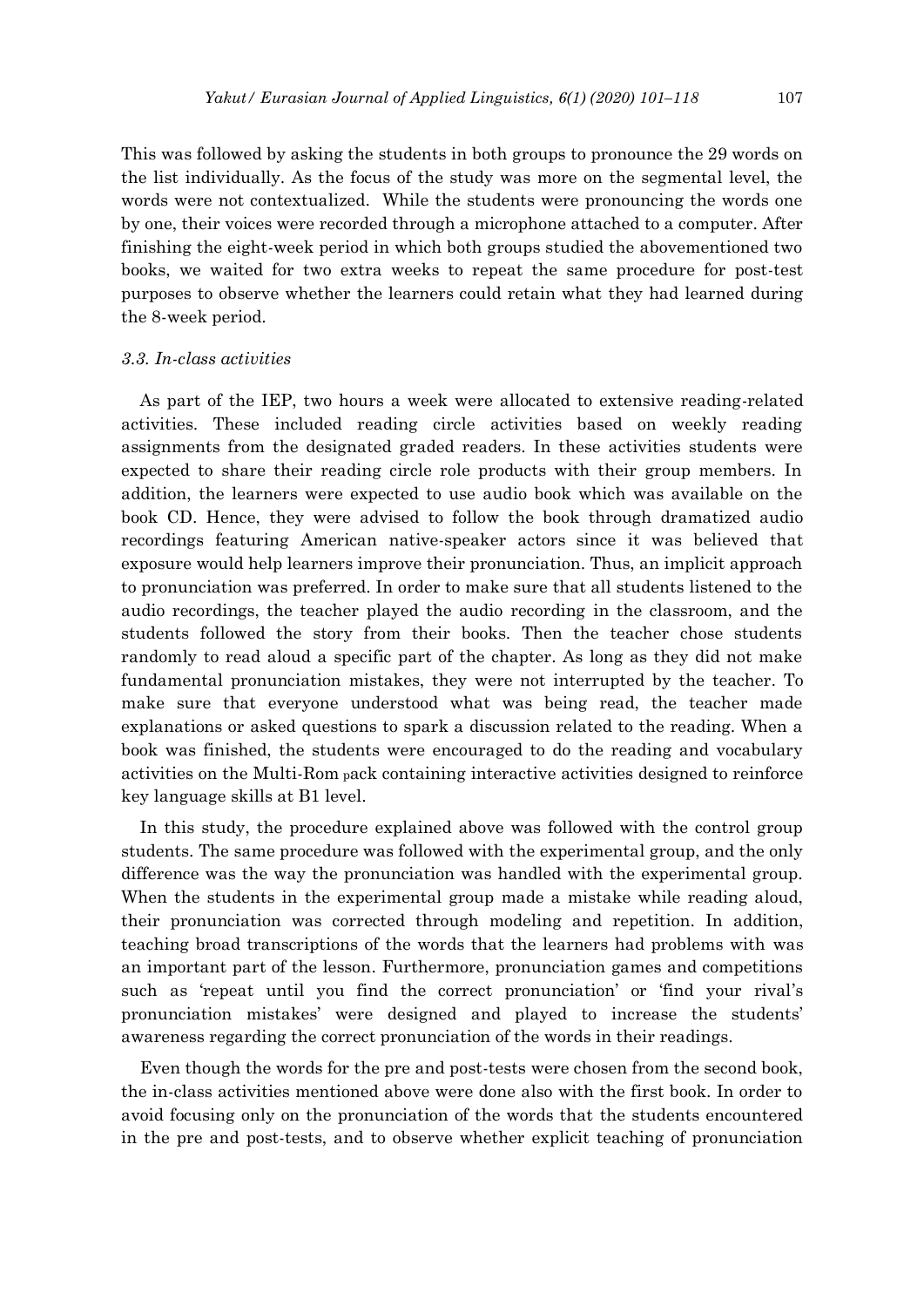raised awareness of better pronunciation in general among the learners, we extended these in-class activities to every extensive reading session of the eight-week period. That is, while the pre and the post-tests measured the pronunciation of 29 words selected from the second book, in-class activities for pronunciation were not limited to those words only but any word that the students did not pronounce correctly during the eight-week period.

#### *3.4. Data analysis procedure*

After the list of words to be included in the pre and post-tests was determined, their possible correct pronunciations were phonetically transcribed using learner dictionaries by reputable publishers. Before the beginning of the eight-week period, the students were asked to read the word list individually, and their readings were recorded for pre-test purposes. The same procedure was repeated two weeks after the students finished the eight-week period for post-test purposes.

Depending on the standard pronunciation of the words retrieved from the dictionaries, the students' pronunciations of individual words were marked as 'correct' or 'incorrect'. While the correct pronunciation was assigned the value '1', '0' was assigned to the incorrect pronunciation. A decision was made to normalize the correct frequency counts per 100 words in order to convert frequencies into scores out of a hundred.

For reliability purposes, pre and post-test recordings of four students –two from the control and two from the experimental groups- were evaluated by the researcher and an outsider evaluator specialized in pronunciation training and phonetic transcription. After normalizing the correct frequency counts by the two evaluators, the scores were compared for reliability purposes. Pearson's r correlation was run to find out how much the two researchers correlated in their evaluations of student pronunciation. The results showed that there was a strong correlation between the evaluations of the two evaluators at  $p<01$  level (r= .86) with an effect size of  $R^2 = .74$ . Sources of the differences between the two evaluators were identified and negotiated for an agreement, and this was followed by the evaluation of all the recordings by the researcher. After the evaluation, the frequencies were normalized per 100 words, and the obtained scores were analyzed with SPSS 23 descriptive statistics, paired samples t-test and independent samples t-test. In addition, the sources and varieties of pronunciation problems and patterns of improvement/change were discussed with a qualitative approach.

## **4. Results**

At the end of the ten-week period, the learners were given the post-test. Upon the completion of the data gathering process, the scores of both groups were compared to their pre-test scores. The comparisons of pre-test and post-test scores of each group were made through paired samples t-test to explore the level of change within the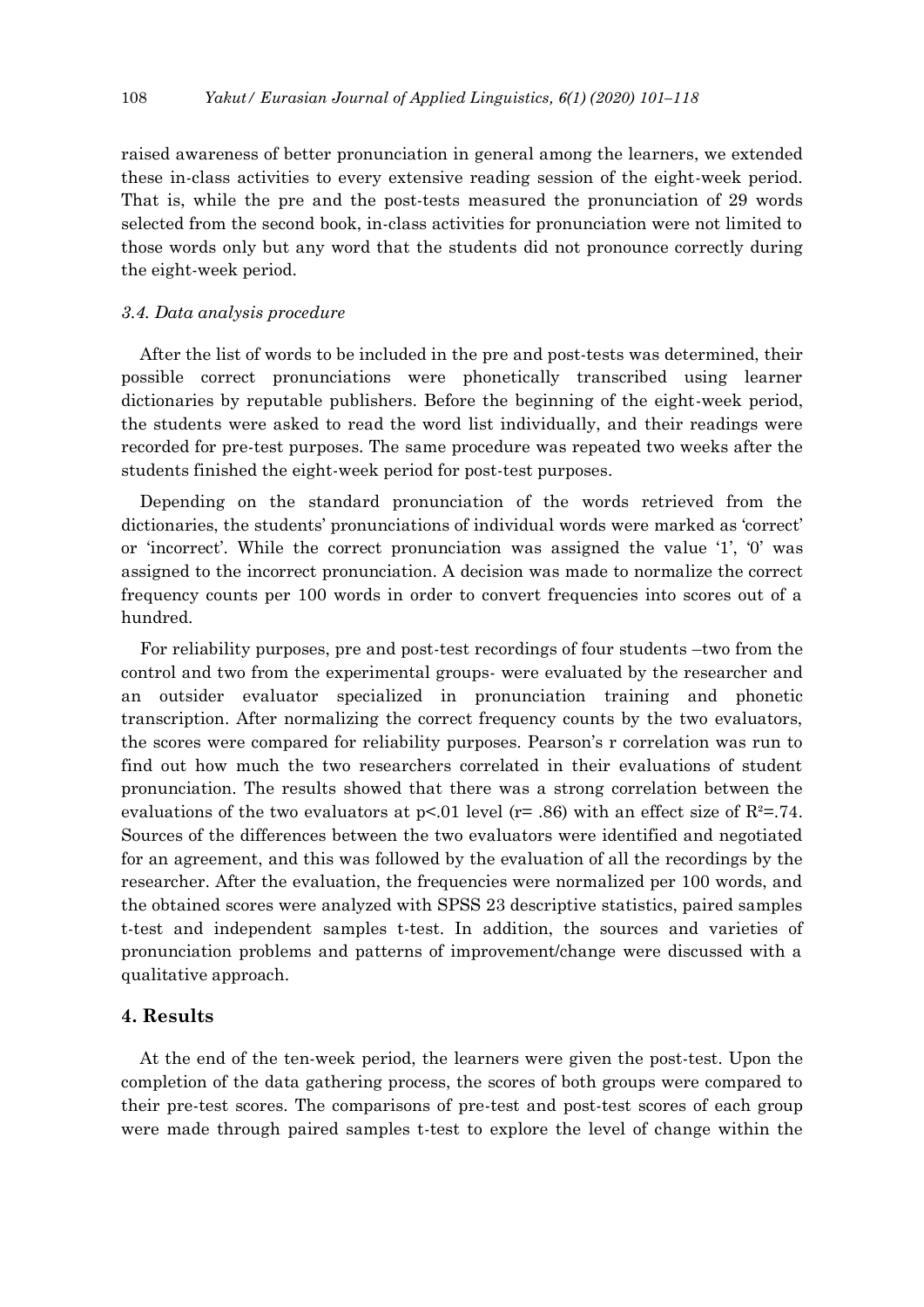groups. Table 1 below illustrates the mean scores, standard deviations and number of the participants in both control and experimental groups.

|                       |           | Mean  |    | Std. Deviation | Std. Error Mean |
|-----------------------|-----------|-------|----|----------------|-----------------|
| Control group         | pre-test  | 67.95 | 17 | 13.40          | 3.25            |
|                       | post-test | 70.40 | 17 | 13.58          | 3.29            |
| Experimental<br>group | pre-test  | 65.99 | 22 | 16.37          | 3.49            |
|                       | post-test | 82.46 | 22 | 11.11          | 2.37            |

Table 1. Mean scores of the control and experimental groups in pre-test and post-test

As shown in Table 1, the change of the mean scores from the pre-test to post-test in the control group was 2.45% while a 16.47% difference was observed in the experimental group. Even though the descriptive statistics results indicated that the level of improvement among the participants in the control group was minor, a paired samples t-test was conducted to figure out whether the implicit pronunciation training had a significant effect on the pronunciation performances of the learners. The findings supported the descriptive results since a significant difference of the mean scores from pre-test to post-test was not observed at p<0.05 level (M=-2.45 (mean score difference),  $sd = 7.69$ ,  $df = 16$ ,  $p = 0.21$ ) with the 95% CI of the difference of -6.40, 1.50 in means  $(t=1.31)$ . The same test was applied for the experimental group and it was found that the participants in this group had a significant progress in their pronunciation at  $p<0.05$  level (M=-16.47 (mean score difference), sd=16.42, df=21,  $p=0.00$ ) as the 95% CI for the difference in means was  $-23.75, -9.19$  (t= $-4.71$ ).

Since the main focus of the current research was to explore whether the type of training has an impact on the pronunciation performances of the learners, the posttest results of the two groups were compared through independent samples t-test. Table 2 illustrates the independent samples t-test result of the post-test scores of the control and experimental groups.

|                 |      | Levene's Test |      | t-test for equality of means |             |                       |                                              |       |
|-----------------|------|---------------|------|------------------------------|-------------|-----------------------|----------------------------------------------|-------|
|                 |      |               |      |                              | $Sig. (2 -$ |                       | 95% confidence interval of<br>the difference |       |
| Equal variances | F    | Sig.          | t    | df                           | tailed)     | Mean difference Lower |                                              | Upper |
| assumed         | 1.26 | .27           | 3.05 | 37                           | .004        | 12.06                 | 4.05                                         | 20.07 |
| not assumed     |      |               | 2.97 | 30.60                        | .006        | 12.06                 | 3.78                                         | 20.34 |

Table 2. Independent samples t-test results of post-test scores of control and experimental groups

As can be seen in Table 2, assumption of equal variances was verified through Levene's test for equality of variances since the significance level was higher than 0.05 (p=0.27). Hence, we used the test results concerning the equal variances assumed. The independent samples t-test, which was conducted to explore if the control group who received implicit pronunciation training and the experimental group who were trained through explicit pronunciation instruction in their extensive reading classes differed significantly on their productive post-test, depicted the statistically significant superiority of the explicit pronunciation instruction over the implicit one in extensive reading classes at  $p>0.05$  level. For the test, (CG M=70.40,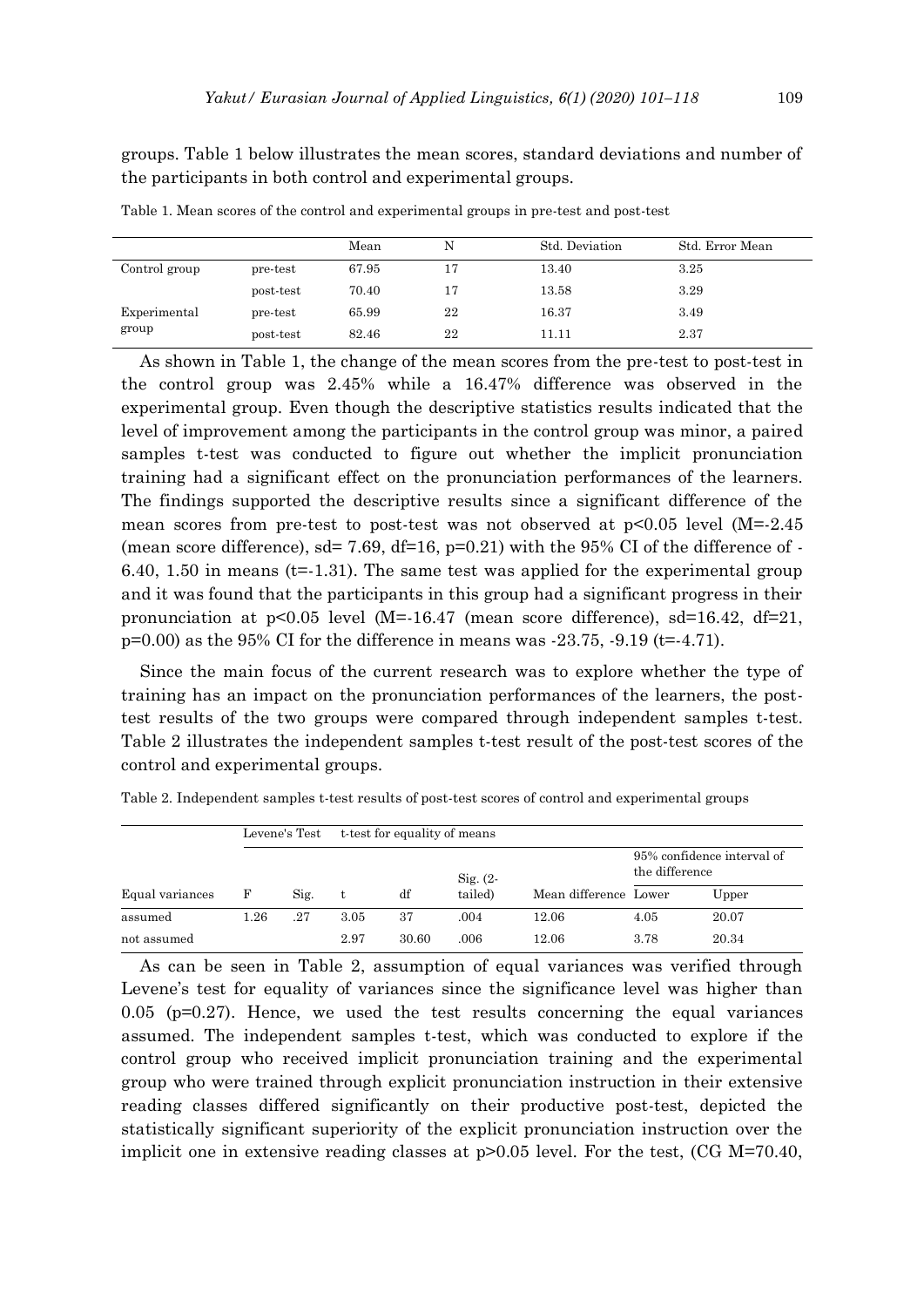sd=13.58, N=17; EG M=82.46, sd=11.11, N=22), the 95% confidence interval of the difference in means was 4.05, 20.07 ( $t=3.05$ ,  $p=0.004$ ,  $df=37$ ). Thus, the null hypothesis indicating that type of pronunciation training does not have an effect on the performances of the learners has to be rejected and the effect size was large for the level of the difference across the groups (Cohen's  $d=1.00$ ). In a nutshell, the comparisons of overall performances of the participants both within and across the groups revealed that teaching pronunciation explicitly is more advantageous than implicit pronunciation training.

Depending on the overall results, we explored the correct-incorrect pronunciation rates of each word in both groups regarding the learners' pre and post-test performances to figure out the source and extent of differences in each group from the pre-test to the post-test. Table 3 below illustrates the level of each word's change from the pre-test to the post-test in each group.

As shown in Table 3, out of 29 words, the control group increased the appropriate pronunciation range of 14 words, while the correct pronunciation of 24 words in the experimental group went up in the post-test. The range of the positive change from the pre-test to post-test in the control group was between 17.70% and 5.90% whereas the level of increase in the experimental group was distributed in the range of 60.70% to 4.50%. The result demonstrates that in addition to the overall results, the number of correct pronunciation of the individual words in the experimental group outnumbered the ones in the other group. However, the other side of the coin revealed that the frequency of correct pronunciation of six words decreased in the control group in the post-test and the level of decrease was between -5.80% and -23.50%. However, the frequency of correct pronunciation of four words decreased in the experimental group within the range of -4.60% to -4.50%. It is interesting to note that the correct pronunciation of 14 words in the control group and two words in the experimental group did not change from the pre-test to post-test (see Appendices A and B). It could be stated that the participants in the experimental group seem to correct most of their mispronunciations in the post-test. Nonetheless, the participants in the control group had to struggle with the similar pronunciation problems that they had in their pretest. It is clear that explicit pronunciation training in extensive reading classes positively affect the pronunciation performances of the learners while implicit training does not have a paramount effect on the learners' performances.

The most paramount positive change in the control group was observed in the pronunciation of 'answer', 'dangerous' and 'found' while 'young' was the most frequently mispronounced word in the post-test. Contrarily, the most notable increase in the correct pronunciation was observed in the production of 'packages' in the experimental group whereas the mispronunciation of 'believe' had the highest frequency in the post-test. It should be noted that the performance of the learners in the control group regarding the pronunciation of 'packages' was not satisfying since only three pupils were able to pronounce the word correctly in the post-test. This was due to the fact that the majority of the learners in the control group was not aware of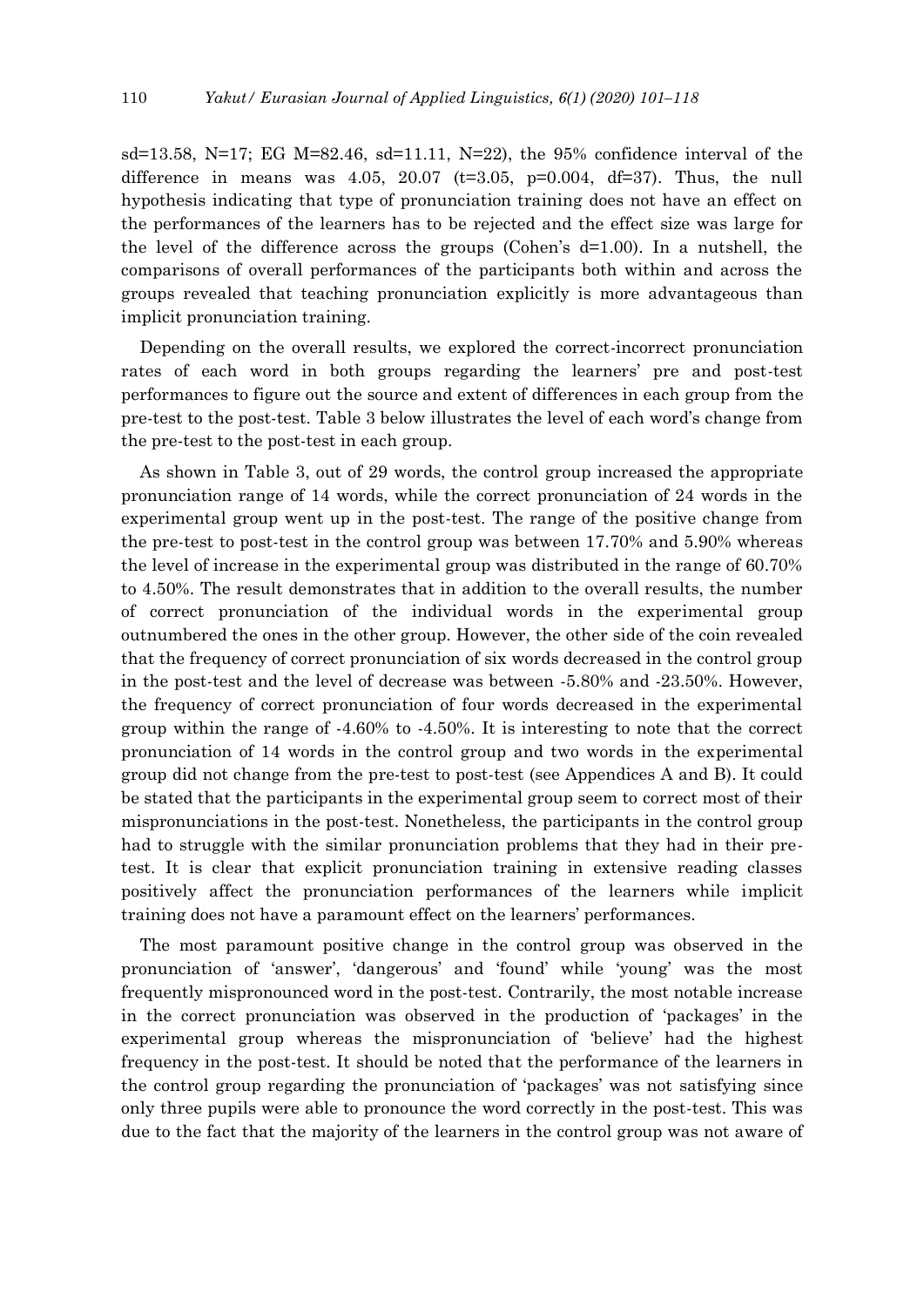the appropriate pronunciation of plural –s [ız] used in the word (inappropriate pronunciation e.g. /pækɪdʒz/ and /pækɪdʒs/).

| WORD      | CONTROL GROUP  |           |                  |           |                  |            |                  | EXPERIMENTAL GROUP |             |        |                  |           |
|-----------|----------------|-----------|------------------|-----------|------------------|------------|------------------|--------------------|-------------|--------|------------------|-----------|
|           | Pre-Test       |           | $Post-Test$      |           |                  | Difference | Pre-Test         |                    | Post-Test   |        | Difference       |           |
|           | ${\bf N}$      | $\%$      | $\overline{N}$   | $\%$      | $\overline{N}$   | $\%$       | $\overline{N}$   | $\%$               | $\rm N$     | $\%$   | ${\rm N}$        | $\%$      |
| Vacation  | $\,6\,$        | $35.30\,$ | $\bf 7$          | 41.20     | $\mathbf{1}$     | 5.90       | $\,3$            | $13.60\,$          | 13          | 59.10  | 10               | 45.50     |
| Dangerous | 11             | 64.70     | 14               | 82.40     | 3                | 17.70      | 16               | 72.70              | 18          | 81.80  | $\boldsymbol{2}$ | 9.10      |
| Both      | 12             | 70.60     | 13               | 76.50     | $\mathbf{1}$     | 5.90       | 17               | 77.30              | $\bf{22}$   | 100.00 | 5                | 22.70     |
| Worried   | 16             | 94.10     | 16               | 94.10     | $\overline{0}$   | 0.00       | $\bf 22$         | 100.00             | 21          | 95.50  | $-1$             | $-4.50$   |
| Talked    | 12             | 70.60     | 12               | 70.60     | $\boldsymbol{0}$ | 0.00       | 13               | 59.10              | 19          | 86.40  | 6                | 27.30     |
| Arrived   | 15             | 88.20     | 16               | 94.10     | $\mathbf{1}$     | 5.90       | 20               | 90.90              | 19          | 86.40  | $-1$             | $-4.50$   |
| Quietly   | 13             | 76.50     | 13               | 76.50     | $\boldsymbol{0}$ | 0.00       | 18               | 81.80              | 20          | 90.90  | $\,2$            | $9.10\,$  |
| Answer    | 3              | 17.60     | 6                | 35.30     | 3                | 17.70      | 7                | 31.80              | 20          | 90.90  | 13               | 59.10     |
| Person    | 16             | 94.10     | 17               | 100.00    | $\mathbf{1}$     | 5.90       | 18               | 81.80              | 20          | 90.90  | $\,2\,$          | 9.10      |
| Watched   | 13             | 76.50     | 14               | 82.40     | $\mathbf{1}$     | 5.90       | 15               | 68.20              | 16          | 72.70  | $\mathbf{1}$     | $4.50\,$  |
| Minute    | 15             | 88.20     | 13               | 76.50     | $-2$             | $-11.70$   | 20               | 90.90              | 19          | 86.40  | $-1$             | $-4.50$   |
| Laughed   | $\overline{5}$ | 29.40     | 5                | $29.40\,$ | $\overline{0}$   | 0.00       | $\overline{7}$   | 31.80              | 16          | 72.70  | 9                | 40.90     |
| Angrily   | 15             | 88.20     | 14               | 82.40     | $-1$             | $-5.80$    | 21               | 95.50              | $\bf{22}$   | 100.00 | $\mathbf{1}$     | 4.50      |
| Believe   | 13             | 76.50     | 13               | 76.50     | $\boldsymbol{0}$ | 0.00       | 17               | 77.30              | 16          | 72.70  | $\cdot$ 1        | $-4.60$   |
| Perhaps   | 6              | 35.30     | $\boldsymbol{3}$ | 17.60     | $-3$             | $-17.70$   | $\,3$            | 13.60              | 12          | 54.50  | 9                | 40.90     |
| Terrible  | 16             | 94.10     | 16               | 94.10     | $\overline{0}$   | 0.00       | 21               | 95.50              | $\bf 22$    | 100.00 | $\mathbf{1}$     | $4.50\,$  |
| Thinking  | 3              | 17.60     | 5                | 29.40     | $\overline{2}$   | 11.80      | $\boldsymbol{3}$ | 13.60              | 10          | 45.50  | 7                | 31.90     |
| Different | 17             | 100.00    | 17               | 100.00    | $\boldsymbol{0}$ | 0.00       | 21               | 95.50              | $\sqrt{22}$ | 100.00 | $\mathbf{1}$     | 4.50      |
| Marina    | 3              | 17.60     | $\rm 5$          | 29.40     | $\,2$            | 11.80      | 10               | 45.50              | 10          | 45.50  | $\boldsymbol{0}$ | $0.00\,$  |
| Scared    | 11             | 64.70     | 13               | 76.50     | $\overline{2}$   | 11.80      | 13               | 59.10              | 17          | 77.30  | $\overline{4}$   | 18.20     |
| Suddenly  | 16             | 94.10     | 16               | 94.10     | $\overline{0}$   | 0.00       | 19               | 86.40              | 21          | 95.50  | $\boldsymbol{2}$ | 9.10      |
| Kids      | 17             | 100.00    | 16               | 94.10     | $-1$             | $-5.90$    | 20               | 90.90              | $\bf{22}$   | 100.00 | $\,2\,$          | $9.10\,$  |
| Our       | 16             | 94.10     | 17               | 100.00    | $\mathbf{1}$     | 5.90       | 19               | 86.40              | 21          | 95.50  | $\boldsymbol{2}$ | 9.10      |
| Young     | 16             | 94.10     | 12               | $70.60\,$ | $-4$             | $-23.50$   | 19               | 86.40              | 19          | 86.40  | $\boldsymbol{0}$ | 0.00      |
| Tower     | 15             | 88.20     | 14               | 82.40     | $-1$             | $-5.80$    | 16               | 72.70              | 20          | 90.90  | $\overline{4}$   | 18.20     |
| Live (v)  | 17             | 100.00    | 17               | 100.00    | $\boldsymbol{0}$ | 0.00       | 20               | 90.90              | 21          | 95.50  | $\mathbf{1}$     | 4.60      |
| Found     | 10             | 58.80     | 13               | 76.50     | $\boldsymbol{3}$ | 17.70      | 14               | 63.60              | 17          | 77.30  | 3                | 13.70     |
| Packages  | $\mathbf{1}$   | 5.90      | $\boldsymbol{3}$ | 17.60     | $\,2$            | 11.70      | $\mathbf{1}$     | 4.50               | 15          | 68.20  | 14               | $63.70\,$ |
| Beautiful | $\,6$          | 35.30     | 7                | 41.20     | $\mathbf{1}$     | $5.90\,$   | $\,8\,$          | 36.40              | 16          | 72.70  | 8                | 36.30     |

Table 3. Frequency counts and percentages of correctly pronounced words in both groups

Regarding the other problematic sounds among the learners participated in the current study, it was found that the consonant sounds of /θ/, /w/, /ŋ/, /j/, and vowel sounds of  $/\sqrt{N}$ ,  $/\text{el}$ ,  $/\text{el}$ ,  $/\sqrt{N}$ ,  $/\text{rel}$  were mispronounced with varying frequencies which approved the findings of Demirezen (2007), Hişmanoğlu (2007) and Bardakçı (2015). /θ/ sound in the cases of /ˈθɪŋkɪŋ/ and /boʊθ/ were pronounced as /tɪŋkɪŋ/ and /boʊt/ and /bot/ while /w/ in /kwaɪətli/ was produced as /ˈkʊaɪətli/ and /ˈkʊətli/. In addition, /ŋ/ in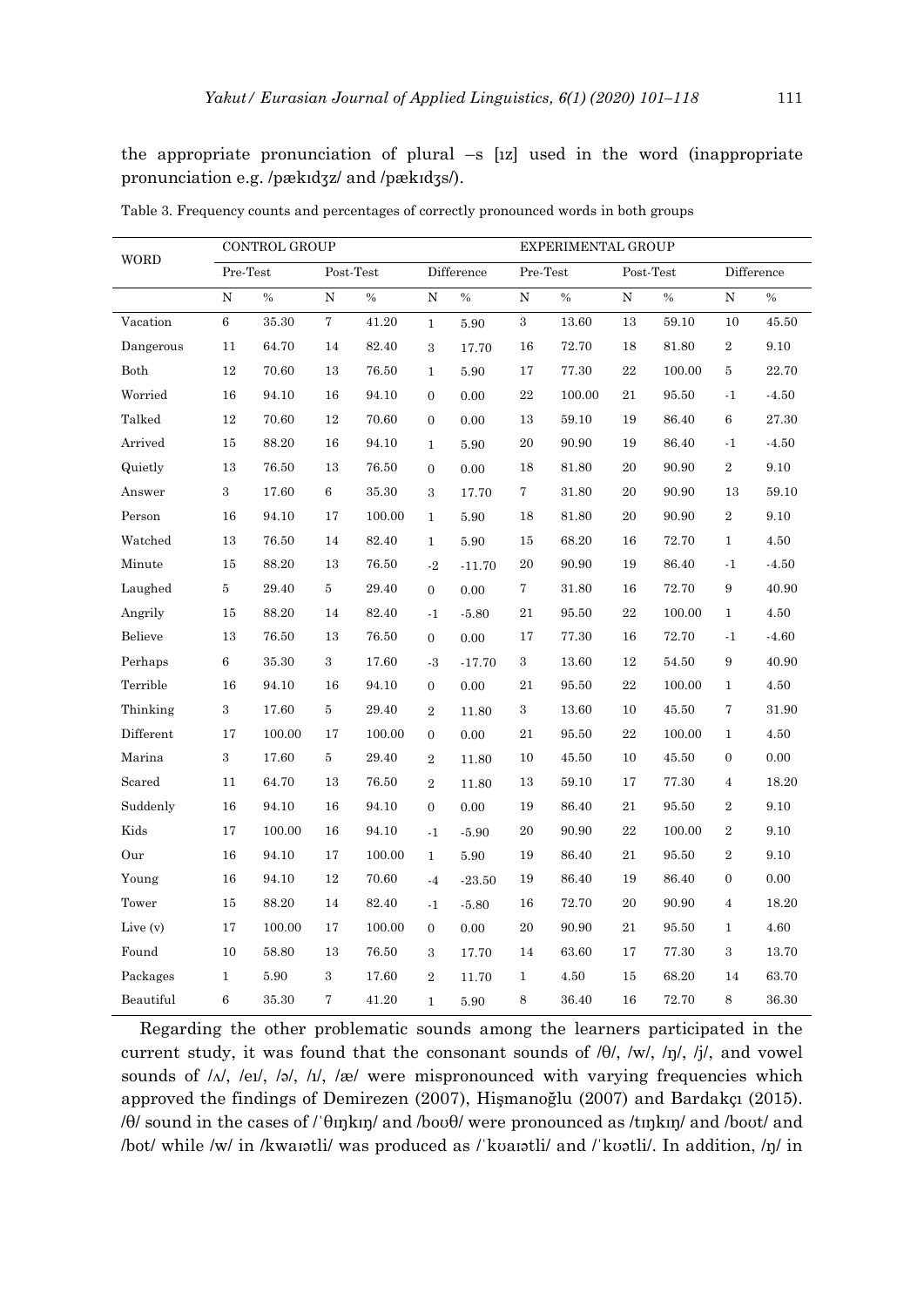/yʌŋ/ and /ˈθɪŋkɪŋ/ emerged among learners as /yʌŋk/ and /yʌng/ and /tɪŋkɪng/ in various cases. Regarding the /j/ sound in /'bju:təfl/, learners mispronounced the phoneme as / bi:təfl/, /bi:tofl/ or /bi:tofol/. As for the central vowels  $\Lambda$  and  $\lambda$  in /ˈwʌrid/, /ˈdeɪndʒərəs/ and /ˈænsər/, they were pronounced as /worid/, /ˈdɛnʤrʊs/, /ˈdʌngɛrʊs/, /ˈdeɪnʤrʊs/, /ˈdʌʤrəs/ or /ˈdɛnʤʊrʊs/ and /ˈænswer/. In addition to the mispronunciation of  $\sqrt{3}$  in *l* deindzoras/, we observed that learners mispronounced the diphthong /ei/ in that word. The pronunciation of  $/1/d$  and  $/$ e/ as front vowels in  $/1/d$  munt/ and /ˈænsər/ and /læft/ were observed to be used as /ˈmɪnʊt/ and /answər/ and /laft/ or /lavghid/. Moreover, the phoneme  $\frac{1}{n}$  in *l'pækidziz/* was not produced by some of the learners as they pronounced the word as /ˈpɑkɪdʒz/ or /ˈpɛkeɪdʒz/. Finally, the functional morpheme of –ed was frequently mispronounced in both groups. To illustrate, /tɔkt/, /əˈraɪvd/, /wɒtʃt/, /læft/ and /skerd/ were pronounced as /talkɪd/, /əˈraɪvɪd/, /wɒtʃɪd/, /laʊghɪd/ and /skerɪd/.

## **5. Discussion and conclusion**

Assessing the contribution of explicit pronunciation training consisting of the activities mentioned in the methods section to the development of correct pronunciation for Turkish learners of English was the primary purpose of the current study. Depending on the analyses of the pre- and post-tests, it could be tenable to claim that the use of the pronunciation techniques suggested for this study has positive effects on the pronunciation performances of the learners. This study provides indisputable evidence to approve the key claims stated by Derwing and Munro (2005), Couper (2011), Saito (2011) and Khanbeiki and Abdolmanafi-Rokni (2015) regarding the importance of explicit pronunciation training in EFL settings. Particularly, Derwing and Munro (2005) revealed that teachers of English need to draw the learners' attention to the significance of pronunciation for mutual intelligibility and to help them improve their pronunciation performances through explicit instruction. In addition, similar to our findings Derwing, Munro, and Wiebe (1998) highlight the value of segmental explicit training as they claim that "in the case of a communication breakdown caused by a mispronunciation, a student who has received segmental training might be able to focus on the mispronounced form in a self-repetition" (p. 407).

Furthermore, it is highly advised that explicit pronunciation training in extensive reading classes could help learners improve their pronunciation competence along with their lexical competence and they could improve their self-confidence regarding the use of TL as a natural consequence of improving their intelligibility thanks to correct pronunciation of the segmental units. It is also evident that learners could become competent users of the TL if the teaching techniques focus on problematic phonemes of the learners as well as the other components of the language.

As reported by Çakır (2012), learners might mispronounce English words due to their previous education and the majority of the incorrect learnings causes fossilization in learner language. It seems essential to find out problematic sounds for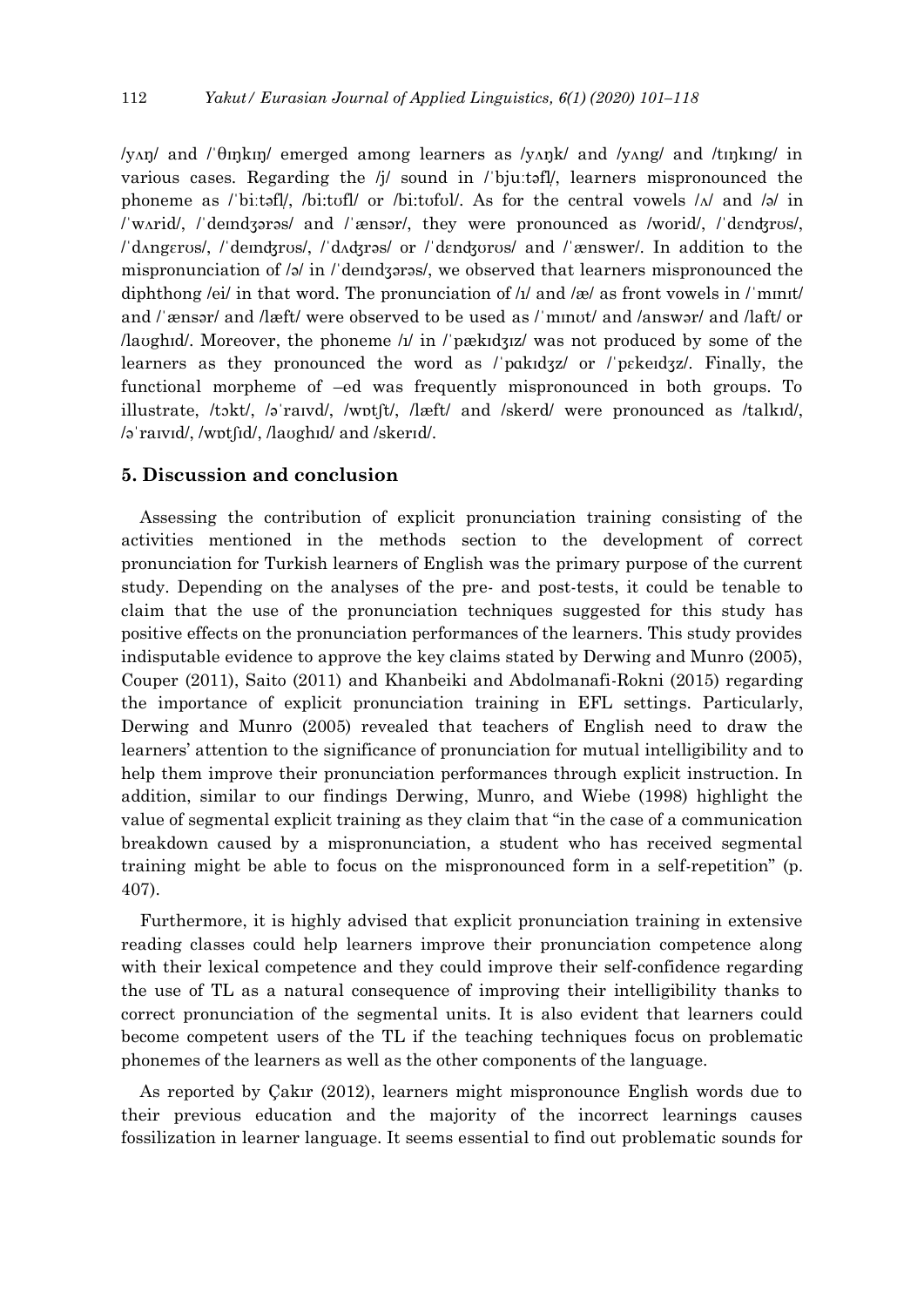them and develop teaching techniques and materials that could guide them to remedy fossilized mispronunciation of the sounds in the TL. According to Demirezen (2003, 2005, 2010) and Hişmanoğlu (2007), fossilized sounds could be corrected through the Audio-articulation Method which includes pronunciation activities created through corpora. Similar to the suggestions of Demirezen and Hişmanoğlu, one of the purposes of implementing explicit pronunciation training particularly in extensive reading classes in this study was to raise learner's awareness regarding the appropriate pronunciation of English words through in-context activities with the help of the situational context created in the graded readers. Furthermore, we also bore the suggestions of Derwing, Munro, and Wiebe (1998) in mind and taught correct pronunciation of segmental units by taking the most frequently repeated words in the graded readers out of the context to make sure that learners were able to focus on the correct pronunciation of the words. According to the results obtained in this study, it could justifiably be claimed that language instructors need to teach pronunciation explicitly and pronunciation training should cover both context-related activities and segmental pronunciation teaching isolated from the context since learners instinctively focus on overall comprehension in the course of language learning rather than other components of language such as pronunciation, syntax or semantics (VanPattern, 1996). Similar to Schmidt (1990), it could be suggested that learners need to recognize and feel the importance of the information to be able to convert the input into intake which impacts the linguistic system of the learners.

Regarding the perception of the pronunciation training by language instructors, it could be stated that the study of pronunciation needs to be encouraged since teachers of English are generally left to rely on their own intuitions and majority of the language instructors do not want to teach pronunciation since they do not know how to teach it (Derwing & Munro, 2005). We believe that in addition to the previous studies of pronunciation training in EFL classes, the teaching techniques introduced in the methods section and the results drawn from the analyses of the pre and posttests attached great importance to explicit pronunciation training in extensive reading classes.

Put in a nutshell, this study recommends a new perspective to pronunciation training in the sense that it focuses on enhancing appropriate pronunciation performance of the learners through various explicit pronunciation training activities in extensive reading classes. Nevertheless, we feel the necessity of expressing that the study has a variety of limitations. Firstly, all the participants of the study were from the same university in Turkey and thus the results might not be generalized to the whole Turkish EFL learners learning English in Turkey. Additionally, since the backbone of the study was to explore whether the type of pronunciation training had an effect on the learners' pronunciation performances, we had to work with intact groups with similar proficiency levels. For this reason, the participants may not be representative of all the B1 level students. However, the results of the study shed light to the need and importance of explicit pronunciation training in extensive reading classes in intensive language programs. A further study might explore the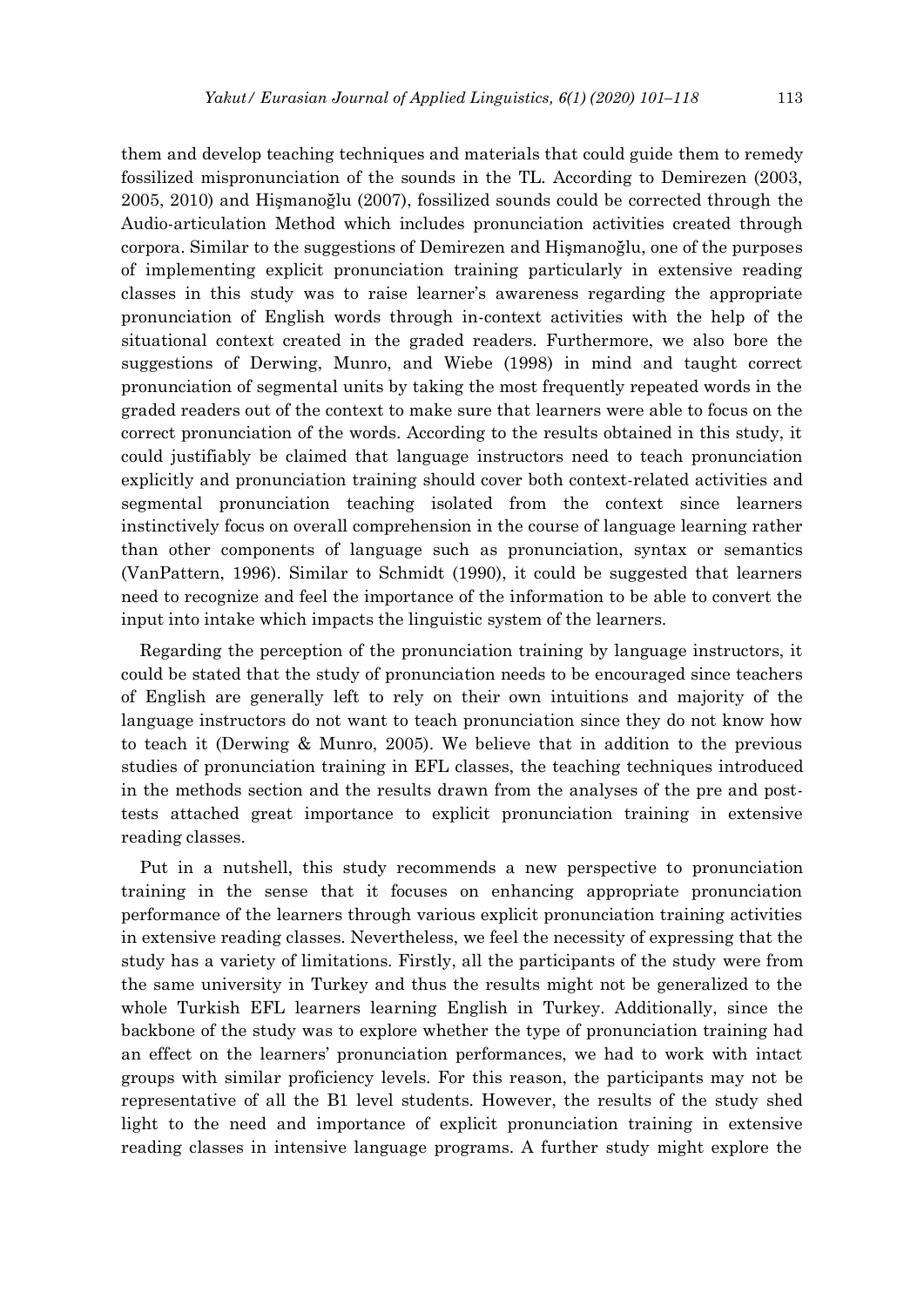long-term effects of explicit pronunciation training on the pronunciation performances of different words that were not covered in this study to figure out whether learners could transfer their knowledge to the appropriate pronunciation of other English words.

## **References**

- Anthony, L. (2019). *AntConc (Version 3.5.8) [Computer Software]*. Tokyo, Japan: Waseda University. Available from https://www.laurenceanthony.net/software
- Bardakci, M. (2015). Turkish EFL pre-service teachers' pronunciation problems. *Educational Research and Reviews, 10*(16), 2370-2378. doi:10.5897/ERR2015.2396
- Brinton, D. M. (2017). Pronunciation. In E. Hinkel (Ed.), *Handbook of research in second language teaching and learning* (Vol. 3, pp. 257-270). New York, NY: Routledge.
- Çakır, İ. (2012). Promoting correct pronunciation through supported audio materials for EFL learners. *Energy Education Science and Technology Part B: Social and Educational Studies, 4*(3), 1801-1812.
- Celce-Murcia, M., Brinton, D. M., & Goodwin, J. M. (1996). *Teaching pronunciation: A reference for teachers of English to speakers of other languages.* New York: Cambridge University Press.
- Chan, R., & Leung, J. (2014). Implicit learning of L2 word stress regularities. *Second Language* Research*, 30*(4), 463-483. **https://doi.org/10.1177/0267658313510169**
- Couper, G. (2011). What makes pronunciation teaching work? Testing for the effect of two variables: socially constructed metalanguage and critical listening. *Language Awareness, 20*(3), 159-182. **https://doi.org/10.1080/09658416.2011.570347**
- Darcy, I. (2018). Powerful and effective pronunciation instruction: How can we achieve it? *The CATESOL Journal, 30*(1), 13– 45.
	- Retrieved from https://files.eric.ed.gov/fulltext/EJ1174218.pdf
- Demirezen, M. (2003). Turkish learners' pronunciation problems caused by the English phoneme of THETA. *Tömer Language Journal, 120*, 57-71.
- Demirezen, M. (2005). The /o/ and /ow/ contrast: Curing a fossilized pronunciation error of Turkish teacher trainees of the English language. *Çankaya University Journal of Arts and Sciences, 1*(3), 71-84. Retrieved from http://dergipark.ulakbim.gov.tr/cankujas/article/view/5000004387
- Demirezen, M. (2010). The principles and applications of the audio-lingual pronunciation rehabilitation model in foreign language teacher education. *Journal of Language and Linguistic Studies, 6*(2), 127-147. Retrieved from https://www.jlls.org/index.php/jlls/article/view/99
- Derwing, T. M., & Munro, M. J. (2005). Second language accent and pronunciation teaching: A research-based approach. *TESOL Quarterly, 39*(3), 379-397.
- **[https://doi.](https://doi/)org/10.2307/3588486**
- Derwing, T. M., & Munro, M. J. (2008). Segmental acquisition in adult ESL learners: A Longitudinal study of vowel production. *Language Learning, 58*(3), 479-502. **https://doi.org/10.1111/j.1467-9922.2008.00448.x**
- Derwing, T. M., & Rossiter, M. J. (2002). ESL learners' perceptions of their pronunciation needs and strategies. *System, 30*(2), 155-166. **http://dx.doi.org/10.1016/S0346-251X(02)00012-X**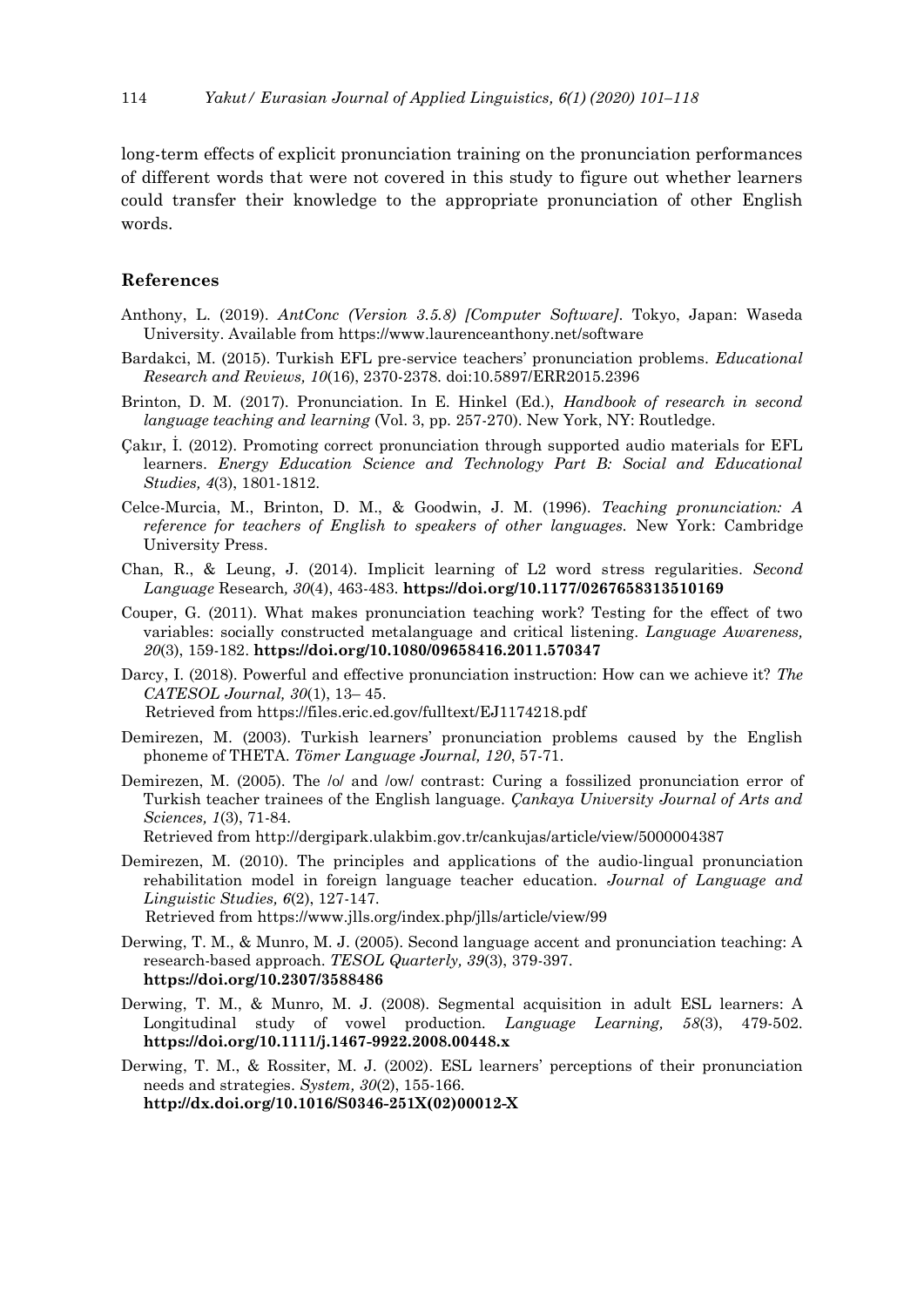- Derwing, T. M., Munro, M. J., & Wiebe, G. (1998). Evidence in favor of a broad framework for pronunciation instruction. *Language Learning, 48*(3), 393‐410. **[https://doi.org/1](https://doi.org/)0.1111/0023-8333.00047**
- Flege, J. E., Yeni-Komshian, G. H., & Liu, S. (1999). Age constraints on second-language acquisition. *Journal of Memory & Language, 41*(1), 78-104. **[https://doi.org/1](https://doi.org/)0.1006/jmla.1999.2638**
- Fraser, H. (1999). ESL pronunciation teaching: Could it be more effective? *Australian Language Matters, 7*(4), 7-8.
- Fraser, H. (2000). *Coordinating improvements in pronunciation teaching for adult learners of English as a second language*. Canberra, Australia: Department of Education, Training and Youth Affairs.
- Fraser, H. (2006). Helping teachers help students with pronunciation: A cognitive approach. *Prospect: A Journal of Australian TESOL, 21*(1), 80-96. Retrieved from http://hdl.handle.net/1959.14/329794
- Gattegno, C. (1963). *Teaching foreign languages in schools: The silent way.* Reading: Educational Explorers.
- Pourhosein Gilakjani, A. (2012). A Study of factors affecting EFL Learners' English pronunciation learning and the strategies for instruction. *International Journal of Humanities and Social Science, 2*(3), 119-128.
- Hişmanoğlu, M. (2007). [ɔː] and [oʊ] contrast as fossilized pronunciation error of Turkish learners of English and solutions to the problem. *Journal of Language and Linguistic Studies, 3*(1), 98-116.

Retrieved from https://www.jlls.org/index.php/jlls/article/view/41/41

- Hismanoglu, M. (2006). Current perspectives on pronunciation learning and teaching. *Journal of Language and Linguistic Studies, 2*(1), 101-110. Retrieved from https://www.jlls.org/index.php/jlls/article/view/26
- Hymes, D. H. (1972). On communicative competence. In J. B. Pride & J. Holmes (Eds.), *Sociolinguistics: Selected readings* (pp. 269-293). Baltimore, MD: Penguin.
- Jenkins, J. (2000). *The phonology of English as an international language: New models, new norms, new goals.* Oxford: Oxford University Press.
- Jenkins, J. (2007). *English as a lingua franca: Attitude and identity.* Oxford: Oxford University Press.
- Khanbeiki, R., & Abdolmanafi-Rokni, S. J. (2015). The effect of explicit vs. implicit instruction on the learnability of English consonant clusters by Iranian learners of English. *Advances in Language and Literary Studies, 6*(2), 103-112. Retrieved from https://files.eric.ed.gov/fulltext/EJ1128324.pdf
- Kissling, E. M. (2013). Teaching pronunciation: Is explicit phonetics instruction beneficial for FL learners? *The Modern Language Journal, 97*(3), 720-744. **[https://doi.org/1](https://doi.org/)0.1111/j.1540-4781.2013.12029.x**
- Larsen-Freeman, D., & Anderson, M. (2011). *Techniques & principles in language teaching.* Oxford: Oxford University Press.
- Lightbown, P. M., & Spada, N. (2013). *How languages are learned.* London: Oxford University Press.
- Morley, J. (1991). The pronunciation component in teaching English to speakers of other languages. *TESOL Quarterly, 25*(3), 481-520. **https://doi.org/10.2307/3586981**
- Nation, I. S. P., & Meara, P. (2010). Vocabulary. In N. Schmitt (Ed.), *An introduction to applied linguistics* (Second Edition, pp. 34-52). London, UK: Edward Arnold.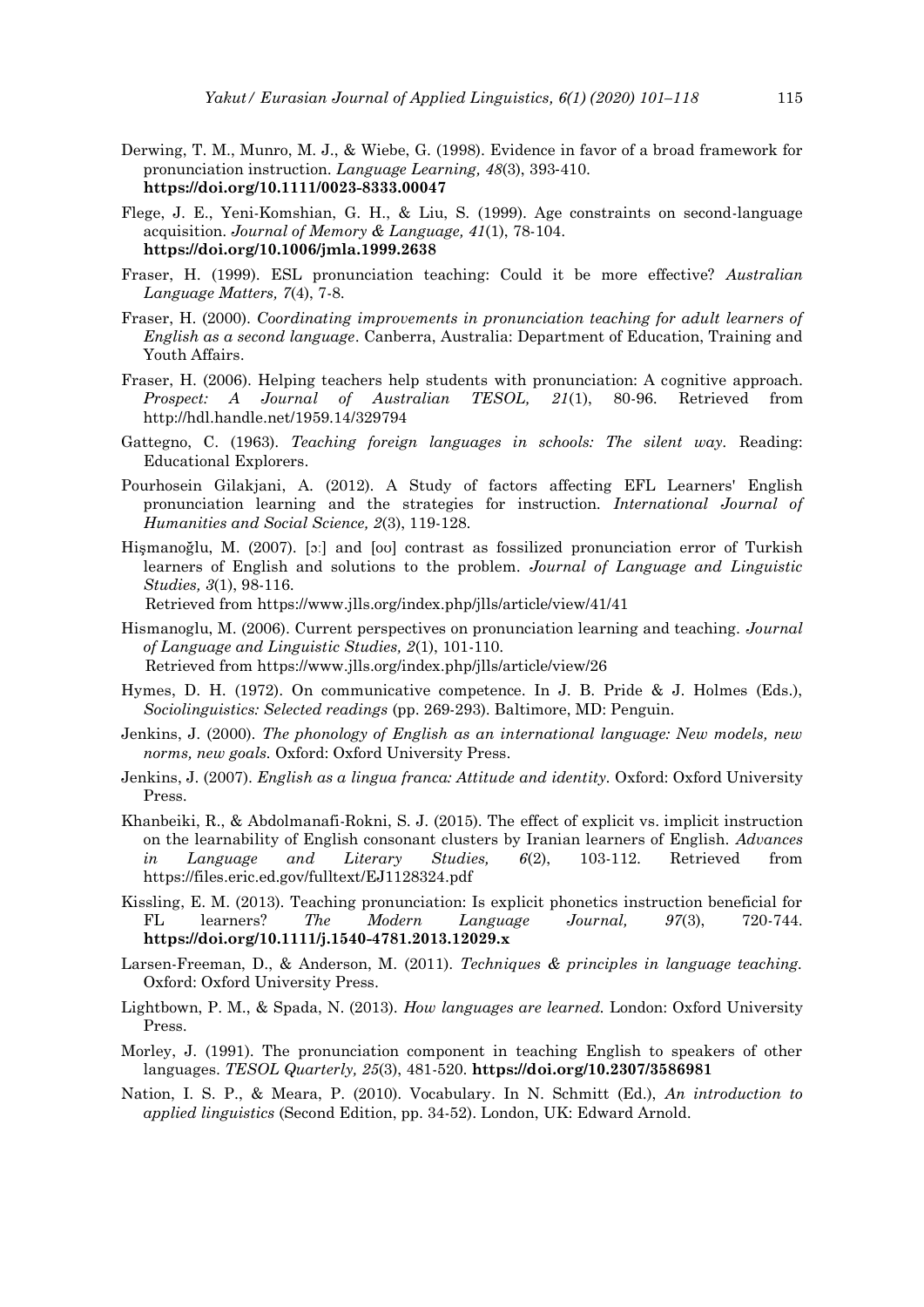- Papachristou, V. (2011). Explicit vs. implicit pronunciation teaching to Greek children: The case of the acquisition of English vowels. *Selected papers on theoretical and applied linguistic, 19*(1), 371-381.
- Preston, D. R. (1981). The ethnography of TESOL. *TESOL Quarterly, 15*(2), 105-116. http://dx.doi.org/10.2307/3586402
- Richards, J. C., & Rodgers, T. S. (2006). *Approaches and methods in language teaching.* Cambridge: Cambridge University Press.
- Saito, K. (2011). Identifying problematic segmental features to acquire comprehensible pronunciation in EFL settings: The case of Japanese learners of English. *RELC Journal, 42*(3), 363–378. **https://doi.org/10.1177/0033688211420275**
- Saka, Z. (2015). *The effectiveness of audiobooks on pronunciation skills of EFL learners at different proficiency levels* (Unpublished Master's Thesis). İhsan Doğramacı Bilkent University, Ankara.
- Schmidt, R. (1990). The role of consciousness in second language learning. *Applied Linguistics, 11*(2), 120-158. **https://doi.org/10.1093/applin/11.2.129**
- Seidlhofer, B. (2005). English as a lingua franca. *ELT Journal, 59*(4), 339–341. **http://dx.doi.org/10.1093/elt/cci064**
- Silveria, R. (2011). Pronunciation instruction and syllabic-pattern discrimination. *DELTA, 27*(1), 21-36. **http://dx.doi.org/10.1590/S0102-44502011000100002**
- Sturm, J. 2013. Explicit phonetics Instruction in L2 French: a Global Analysis of Improvement. *System, 41*(3), 654-662. **https://doi.org/10.1016/j.system.2013.07.015**
- Underhill, A. (2005). *Sound foundations: Learning and teaching pronunciation.* Oxford: Macmillan Publishers.
- Türker, H. (2010). *Common mistakes of Turkish secondary students in pronunciation of English words and possible solutions* (Unpublished master's thesis). Çanakkale On Sekiz Mart University, Çanakkale.
- VanPattern, B. (1996). *Input processing and grammar instruction: Theory and research.* Norwood, NJ: Ablex.
- Venkatagiri, H. S., & Levis, J. M. (2007). Phonological awareness and speech comprehensibility: An exploratory study. *Language Awareness, 16*(4), 263-277. **https://doi.org/10.2167/la417.0**
- Walker, R. (2010). *Teaching the pronunciation of English as a lingua franca*. Oxford: Oxford University Press.
- Zhang F., & Yin, P. (2009). A study of pronunciation problems of English learners in China. *Asian Social Science, 5*(6), 141-146. **doi:10.5539/ass.v5n6p141**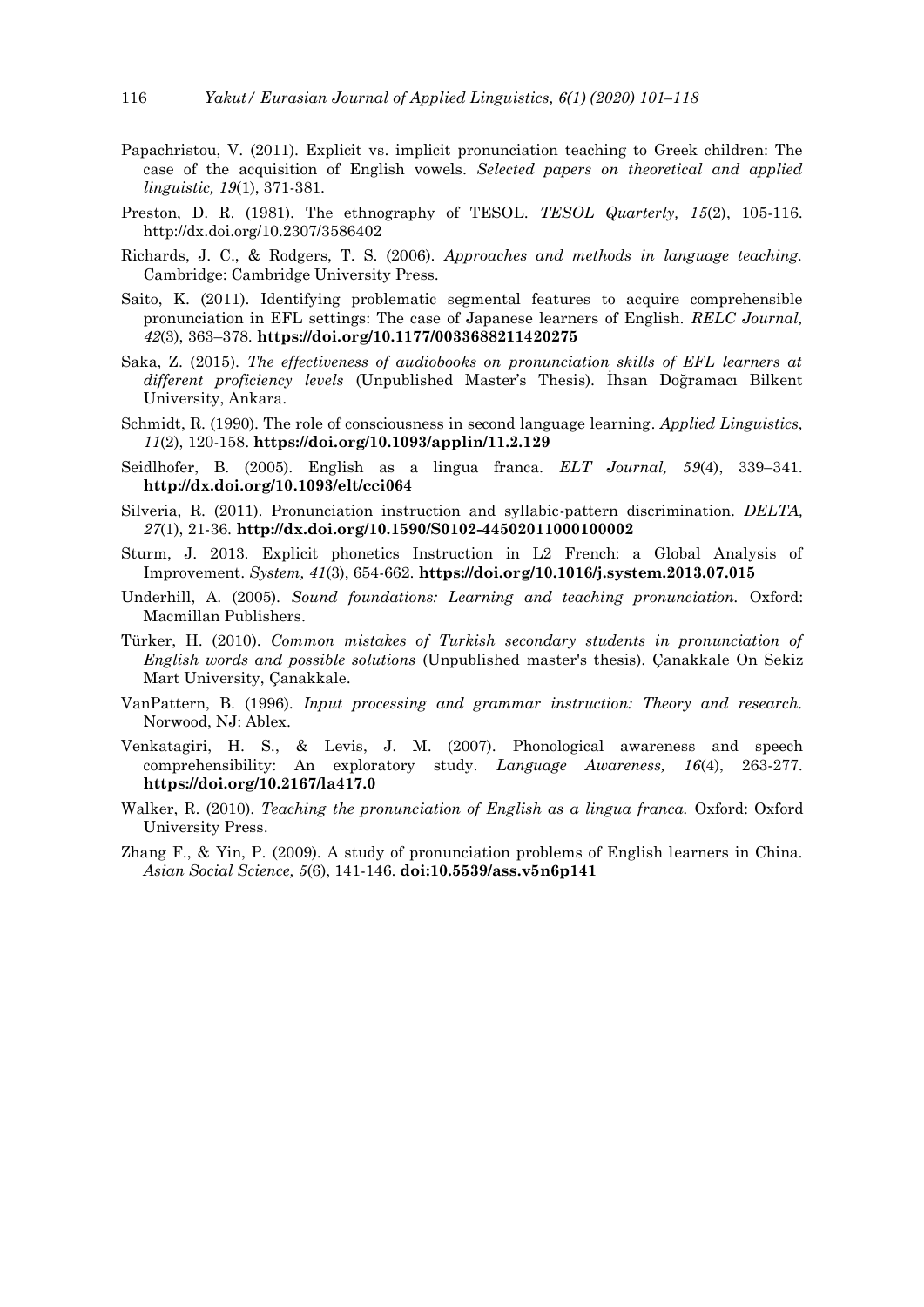| <b>WORD</b><br>CORRECT |                  | <b>CHANGE FROM</b><br>INCORRECT TO | <b>INCORRECT</b> | NO CHANGE FROM<br>INCORRECT TO | <b>CORRECT TO</b><br><b>INCORRECT</b> | <b>CHANGE FROM</b> | NO CHANGE FROM<br>CORRECT TO<br>CORRECT |                    |  |
|------------------------|------------------|------------------------------------|------------------|--------------------------------|---------------------------------------|--------------------|-----------------------------------------|--------------------|--|
|                        | ${\rm N}$        | $\frac{0}{6}$                      | $\overline{N}$   | $\frac{0}{6}$                  | ${\bf N}$                             | $\frac{0}{6}$      | ${\bf N}$                               | $\%$               |  |
| Vacation               | $\overline{3}$   | 17.6                               | $\,8\,$          | 47.1                           | $\,2$                                 | $11.8\,$           | $\overline{4}$                          | $23.5\,$           |  |
| Dangerous              | $\boldsymbol{2}$ | 11.8                               | $\sqrt{4}$       | $23.5\,$                       | $\boldsymbol{0}$                      | $0.0\,$            | 11                                      | 64.7               |  |
| ${\it Both}$           | $\boldsymbol{2}$ | 11.8                               | $\,3\,$          | 17.6                           | $\mathbf{1}$                          | 5.9                | 11                                      | 64.7               |  |
| Worried                | $\mathbf{0}$     | $0.0\,$                            | $\mathbf{1}$     | $5.9\,$                        | $\boldsymbol{0}$                      | $0.0\,$            | 16                                      | 94.1               |  |
| Talked                 | $\boldsymbol{0}$ | $0.0\,$                            | $\bf 5$          | 29.4                           | $\boldsymbol{0}$                      | 0.0                | 12                                      | 70.6               |  |
| Arrived                | $\mathbf{1}$     | $5.9\,$                            | $\mathbf{1}$     | $5.9\,$                        | $\boldsymbol{0}$                      | $0.0\,$            | 15                                      | 88.2               |  |
| Quietly                | $\,2\,$          | 11.8                               | $\,2$            | 11.8                           | $\,2$                                 | 11.8               | 11                                      | 64.7               |  |
| Answer                 | 4                | $23.5\,$                           | 10               | 58.8                           | $\boldsymbol{0}$                      | 0.0                | $\,3$                                   | 17.6               |  |
| Person                 | $\boldsymbol{0}$ | $0.0\,$                            | $\boldsymbol{0}$ | $0.0\,$                        | $\mathbf{1}$                          | $5.9\,$            | 16                                      | 94.1               |  |
| Watched                | $\overline{2}$   | 11.8                               | $\boldsymbol{0}$ | $0.0\,$                        | $\mathbf{1}$                          | $5.9\,$            | 12                                      | 70.6               |  |
| Minute                 | $\mathbf{1}$     | $5.9\,$                            | $\mathbf{1}$     | $5.9\,$                        | $\,3$                                 | 17.6               | $12\,$                                  | 70.6               |  |
| Laughed                | $\boldsymbol{0}$ | $0.0\,$                            | 12               | $70.6\,$                       | $\mathbf{0}$                          | $0.0\,$            | $\bf 5$                                 | 29.4               |  |
| Angrily                | $\mathbf{1}$     | $5.9\,$                            | $\mathbf{1}$     | $5.9\,$                        | $\,2$                                 | 11.8               | 13                                      | 76.5               |  |
| Believe                | $\mathbf{1}$     | 5.9                                | $\,3\,$          | 17.6                           | $\mathbf{1}$                          | $5.9\,$            | $12\,$                                  | 70.6               |  |
| Perhaps                | $\mathbf{1}$     | $5.9\,$                            | $10\,$           | $58.8\,$                       | $\,4\,$                               | 23.5               | $\,2$                                   | 11.8               |  |
| Terrible               | $\mathbf{1}$     | $5.9\,$                            |                  | $0.0\,$                        | $\mathbf{1}$                          | $5.9\,$            | 15                                      | 88.2               |  |
| Thinking               | 3                | 17.6                               | 11               | 64.7                           | $\mathbf{1}$                          | $5.9\,$            | $\,2$                                   | 11.8               |  |
| Different              | $\boldsymbol{0}$ | $0.0\,$                            | $\boldsymbol{0}$ | $0.0\,$                        | $\boldsymbol{0}$                      | 0.0                | 17                                      | 100.0              |  |
| Marina                 | 3                | 17.6                               | 11               | $64.7\,$                       | $\mathbf{1}$                          | 5.9                | $\,2$                                   | 11.8               |  |
| Scared                 | 3                | 17.6                               | $\,3$            | 17.6                           | $\mathbf{1}$                          | 5.9                | 10                                      | 58.8               |  |
| Suddenly               | $\mathbf{1}$     | $5.9\,$                            | $\boldsymbol{0}$ | 0.0                            | $\boldsymbol{0}$                      | 0.0                | 16                                      | 94.1               |  |
| Kids                   |                  | $0.0\,$                            |                  | $0.0\,$                        | $\,1$                                 | 5.9                | $16\,$                                  | 94.1               |  |
| Our                    |                  | $0.0\,$                            | $\mathbf{1}$     | $5.9\,$                        |                                       | $0.0\,$            | 16                                      | 94.1               |  |
| Young                  | $\boldsymbol{2}$ | 11.8                               |                  | $0.0\,$                        | $\overline{4}$                        | 23.5               | 11                                      | 64.7               |  |
| Tower                  |                  | $0.0\,$                            | $\,2$            | 11.8                           | $\mathbf{1}$                          | $5.9\,$            | 14                                      | $82.4\,$           |  |
| Live (v)               |                  | $0.0\,$                            |                  | $0.0\,$                        |                                       | $0.0\,$            | 17                                      | $100.0\,$          |  |
| Found                  | $\overline{4}$   | $23.5\,$                           | $\,3$            | $17.6\,$                       | $\,1$                                 | $5.9\,$            | $\, 9$                                  | $52.9\,$           |  |
| Packages               | $\,3$            | $17.6\,$                           | $13\,$           | $76.5\,$                       | $\,1\,$                               | $5.9\,$            |                                         | $0.0\,$            |  |
| Beautiful              | $\,2$            | $11.8\,$                           | $\boldsymbol{9}$ | $52.9\,$                       | $\,1$                                 | $5.9\,$            | $\bf 5$                                 | $\hphantom{0}29.4$ |  |
| $\operatorname{TOTAL}$ | $42\,$           | $\!\!\!\!\!8.5$                    | 114              | $23.1\,$                       | $30\,$                                | $6.1\,$            | $305\,$                                 | 61.9               |  |

# **Appendix A. Control group: Word-based change from pre- to post-test**